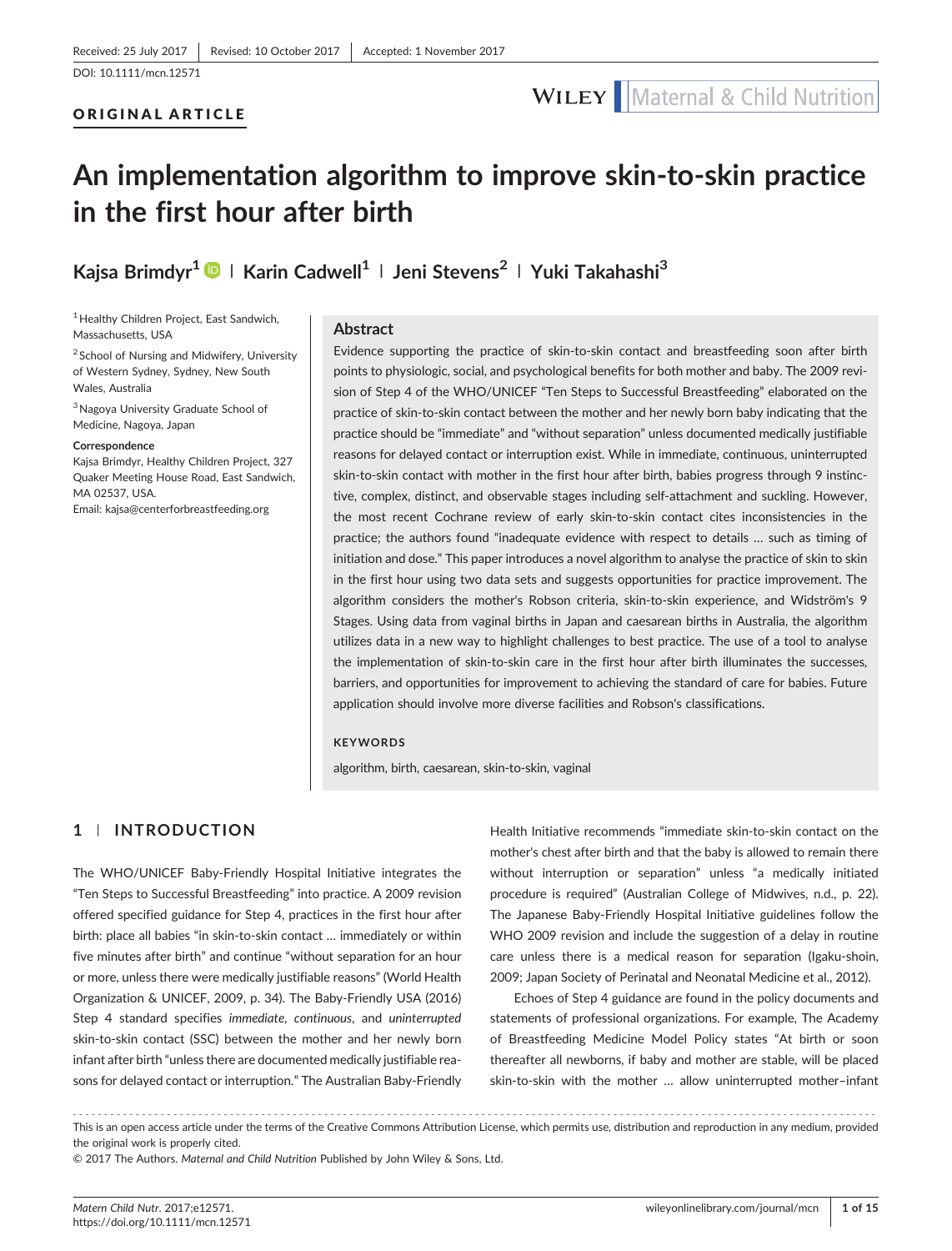### 2 of 15 WILEY-Maternal & Child Nutrition BRIMDYR ET AL.

contact and breastfeeding …" (ABM Protocol Committee, 2010, p. 173). The American Academy of Pediatrics Section on Breastfeeding Model Policy concurs, "Healthy term newborns with no evidence of respiratory compromise will be placed and remain in direct skin‐to‐skin contact with their mothers immediately after delivery until the first feeding is accomplished, unless medically contraindicated" (QuIIN [Quality Improvement Innovation Network] & American Academy of Pediatrics, 2009, p. 1). An official practice brief from the Association of Women's Health, Obstetric and Neonatal Nurses recommends immediate SSC that is uninterrupted and continues for the "first hour of life or until the first breastfeeding is completed" (AWHONN, 2015). The Academy of Obstetricians and Gynecologists in the Committee Opinion titled "Optimizing Support for Breastfeeding as Part of Obstetric Practice" suggests that SSC care should begin "early" (American Congress of Obstetricians & Gynecologists, 2016). The International Childbirth Education Association Position Paper on SSC directs that it begin "immediately after the birth of the baby" (Lowrie, 2015, p. 1), and the Lamaze Healthy Birth Practice #6 warns against interruption: "Disrupting or delaying skin‐to‐skin care may suppress a newborn's innate protective behaviors, lead to behavioral disorganization, and make self‐attachment and breastfeeding more difficult" (Lamaze International, n.d., p. 212). A collaborative document "Points to Bear in Mind in Regard to the Implementation of 'Early Mother– Infant Skin‐to‐Skin Contact'" was published by the major Japanese professional organizations involved with birth and contains implementation strategies that include starting as soon as possible after birth and continuing until breastfeeding is complete (Japan Society of Perinatal and Neonatal Medicine et al., 2012).

While in immediate, continuous uninterrupted SSC with mother in the first hour after birth, babies progress through nine instinctive, complex, distinct, and observable stages (Table 1) that have been documented elsewhere (Widström et al., 2011). In Stage 7, the baby finds the nipple and licks, mouths, massages, and becomes familiar with the mother's breast; in Stage 8, the infant self‐attaches and suckles. Uncompromised term newborns go through these stages at varying rates and usually achieve suckling within 60 to 90 min after birth (Widström et al., 2011; Widström et al., 1987). Interruption, such as non‐emergent newborn care, is a modifiable practice that has been linked to decreased achievement of suckling (Robiquet et al., 2016). Breastfeeding within the first hour has been shown to have an inverse relationship with breastfeeding difficulties (Bramson et al., 2010) and neonatal mortality (Edmond et al., 2006; Wallace, Crear‐Perry, Richardson, Tarver, & Theall, 2017).

Evidence supporting the biologically normal (Bergman, Linley, & Fawcus, 2004) practice of SSC after birth points to benefits for both mother and baby; SSC holding decreases the baby's stress of being born (Bystrova et al., 2003; Takahashi, Tamakoshi, Matsushima, & Kawabe, 2011) and promotes more optimal thermoregulation (Beiranvand, Valizadeh, Hosseinabadi, & Pournia, 2014) continuing even through the first days (Nimbalkar et al., 2014). Babies cry less (Christensson, Cabrera, Christensson, Uvnäs‐Moberg, & Winberg, 1995; Mazurek et al., 1999) and have improved the cardiopulmonary dynamics during the early hours after birth (Takahashi et al., 2011). SSC has been shown to increase breastfeeding initiation and exclusive breastfeeding, reduce formula supplementation in hospital, lead to an

#### Key messages

- Skin to skin contact and breastfeeding soon after birth points to physiologic, social, and psychological benefits for both mother and baby.
- The most recent Cochrane review of early skin to skin contact cites inconsistencies in the practice.
- A novel algorithm is able to analyze the practice of skin to skin in the first hour and suggest opportunities for practice improvement.
- The tool allows for the analysis of implementation of the practice of skin to skin care in the first hour and illuminate the successes, barriers, and opportunities for improvement in achieving the standard of care for babies.

earlier successful first breastfeed (Bramson et al., 2010; Crenshaw et al., 2012; Mahmood, Jamal, & Khan, 2011; Marín Gabriel et al., 2010; Mikiel‐Kostyra, Mazur, & Bołtruszko, 2002; Srivastava, Gupta, Bhatnagar, & Dutta, 2014), and promote more optimal suckling (Righard & Alade, 1990). For the mother, early SSC leads to earlier expulsion of the placenta (Marín Gabriel et al., 2010), reduced bleeding (Dordević, Jovanović, & Dordević, 2008), lowered maternal stress levels (Handlin et al., 2009), and enhanced breastfeeding self‐efficacy (Aghdas, Talat, & Sepideh, 2014). The contact of the baby while skin to skin with the mother induces a rise in the hormone oxytocin, which in turn leads to more social responsiveness and may also promote parenting behaviours (Uvnäs‐Moberg, 1998; Winberg, 2005), bonding, and attachment (Affonso, Wahlberg, & Persson, 1989).

In spite of the supportive policies, professional statements, and the numerous advantages of SSC described in the literature, the most recent Cochrane review of early SSC for mothers and their healthy newborn infants (Moore, Bergman, Anderson, & Medley, 2016) cites inconsistencies in the practice. For example, only 47% of the 38 included trials selected for the systematic review reported that SSC began "early" or "immediately," meaning that after the birth, the baby had been carefully dried and placed, without delay, on the mother's abdomen (in the case of a vaginal birth) or on the mother's chest above the drape (in the case of a caesarean birth). In addition, 66 studies were assessed and excluded from the Cochrane review. The primary reason for exclusion was that "… the investigators did not state that the infants in the intervention group received immediate or early skin‐to‐skin contact" (Moore et al., 2016). In some published accounts of SSC, the duration has ranged from as few as 15 min (De Chateau & Wiberg, 1977; Vaidya, Sharma, & Dhungel, 2005) to a mean of more than 30 hr, Syfrett 1993 as cited in Moore et al. (2016). The Cochrane review concludes:

> Despite our concerns about the quality of the studies, and since we found no evidence of harm in any included studies, we conclude the evidence supports that early SSC should be normal practice for healthy newborns including those born by cesarean and babies born early at 35 weeks or more. (Moore et al., 2016, p. 3)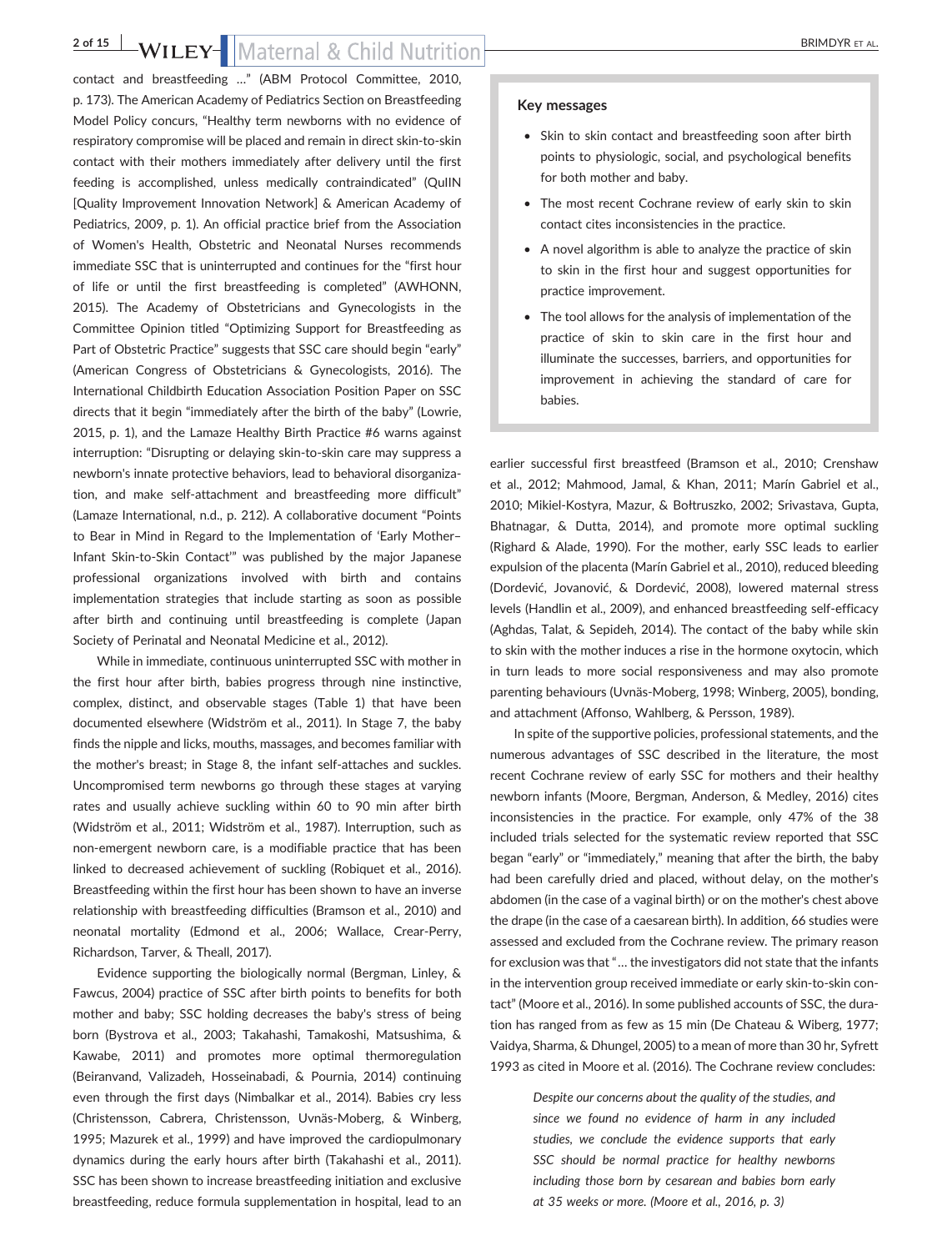TABLE 1 Widström's 9 Stages

Babies progress through nine observable, instinctive stages during the first hour after birth when in immediate, continuous, and uninterrupted skin-to-skin contact with the mother. Stage 8 is suckling, the first experience of breastfeeding.

1. The birth cry is a distinct and specific cry as the baby's lungs expand for the first time.

2. Relaxation is a time immediately after the birth cry ends, when the baby becomes still and has no visible movements.

- 3. Awakening begins as the baby opens the eyes for the first time, blinks, has small mouth movements, and limited hand and shoulder motions.
- 4. Activity involves larger body movements, including whole arm motions, specific finger movements, shoulder motion, head lifting, and stable open eyes.
- 5. Rest could happen at any point during the first hour, interspersed between stages or as a transition between stages.
- 6. Crawling involves the baby moving purposely towards the breast and nipple. It could be accomplished through sliding, leaping, bobbing, or pushing.
- 7. Familiarization is a stage at the mother's nipple where the baby licks, tastes, touches, and moves around the nipple and areola area.
- 8. Suckling involves the baby self-attaching to the nipple and initiating breastfeeding.

9. Sleeping is an involuntary activity of the baby around 1.5 to 2 hr after birth.

Note. Adapted from Widström, A. ‐M., Lilja, G., Aaltomaa‐Michalias, P., Dahllöf, A., Lintula, M., and Nissen, E. Newborn behaviour to locate the breast when skin‐to‐skin: A possible method for enabling early self‐regulation. Acta Paediatr Oslo Nor 1992. 2011 Jan, 100(1): 79–85.

However, the authors found "inadequate evidence with respect to details … such as timing of initiation and dose" relative to outcomes (Moore et al., 2016, p. 29).

Although giving birth via caesarean is a well-documented barrier to SSC in the first hour (Stevens, Schmied, Burns, & Dahlen, 2014), it is not known whether other obstetrical conditions affect the practice. Robson's criteria have been used most often prebirth to prospectively "compare CS rates in a consistent and action‐ oriented manner" (Betrán, Vindevoghel, Souza, Gülmezoglu, & Torloni, 2014, p. 1). The Robson 10‐group classification system utilizes straightforward obstetric parameters such as parity, singleton or multiple pregnancies, gestational age, spontaneous or induced labour, prior caesarean section, breech fetus, and abnormal positioning, including transverse or oblique. The use of the Robson classification system decreases interpretation and allows comparison across hospital systems, states, and countries. The modified Robson criteria for Canada (Farine & Shepherd, 2012) combine the original 2001 10‐group classification with suggestions proposed in subsequent years allowing for subcategories to be separated and compared (Table 2). Tracking the Robson criteria can be used to determine if different groups receive a different experience during the first hour after birth.

|  |  |  |  |  |  |  |  |  |  | <b>TABLE 2</b> The Canadian modified Robson criteria (adapted from Farine & Shepherd, 2012) |  |  |
|--|--|--|--|--|--|--|--|--|--|---------------------------------------------------------------------------------------------|--|--|
|--|--|--|--|--|--|--|--|--|--|---------------------------------------------------------------------------------------------|--|--|

| Group          | <b>Description</b>                                                                                                                                           |
|----------------|--------------------------------------------------------------------------------------------------------------------------------------------------------------|
| $\mathbf{1}$   | Nullipara, singleton cephalic, ≥37 weeks, spontaneous labour                                                                                                 |
| $\overline{2}$ | Nullipara, singleton cephalic, ≥37 weeks<br>A. Induced<br>B. Caesarean section before labour                                                                 |
| 3              | Multipara, singleton cephalic, ≥37 weeks, spontaneous labour                                                                                                 |
| 4              | Multipara, singleton cephalic, ≥37 weeks<br>A. Induced<br>B. Caesarean section before labour                                                                 |
| 5              | Previous caesarean section, singleton cephalic, ≥37 weeks<br>A. Spontaneous labour<br>B. Induced<br>C. Caesarean section before labour                       |
| 6              | All nulliparous breeches<br>A. Spontaneous labour<br>B. Induced<br>C. Caesarean section before labour                                                        |
| 7              | All multipara breeches (including previous caesarean section)<br>A. Spontaneous labour<br>B. Induced<br>C. Caesarean section before labour                   |
| 8              | All multiple pregnancies (including previous caesarean section)<br>A. Spontaneous labour<br>B. Induced<br>C. Caesarean section before labour                 |
| 9              | All abnormal lies (including previous caesarean section but excluding breech)<br>A. Spontaneous labour<br>B. Induced<br>C. Caesarean section before labour   |
| 10             | All singleton cephalic, <36 weeks (including previous caesarean section)<br>A. Spontaneous labour<br><b>B.</b> Induced<br>C. Caesarean section before labour |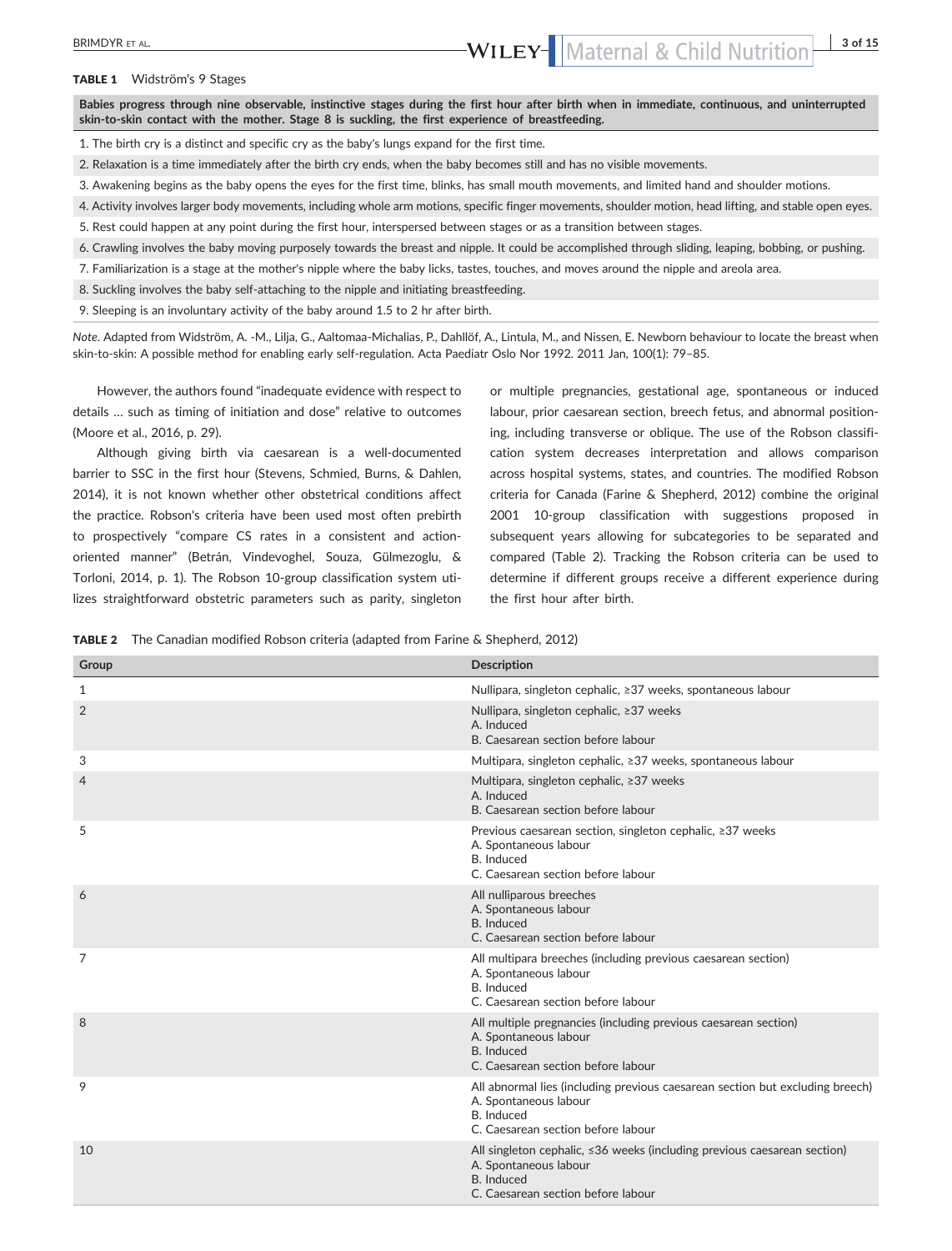In light of our experience researching and implementing SSC (Brimdyr et al., 2015; Brimdyr, Widström, Cadwell, Svensson, & Turner‐Maffei, 2012; Stevens, Schmied, Burns, & Dahlen, 2016; Takahashi et al., 2011) and in consideration of the findings of the Cochrane team (Moore et al., 2016), we present a novel algorithm, Healthy Children Project's Skin‐to‐Skin Implementation Algorithm (HCP‐S2S‐IA; Figure 1), which considers the mothers' condition as she begins the birthing experience according to Robson criteria (Table 2) and then, using the tool, plots the experience of each dyad in regard to immediate, continuous, and uninterrupted SSC after birth. We conducted iterative analyses of videotapes of immediate, uninterrupted, and continuous SSC in the first hour in two hospitals, one in Japan with mothers who gave birth vaginally and one in Australia with

### 2 | METHODS

#### 2.1 | Data collection—Japan

mothers who gave birth via caesarean.

For the purpose of examining the SSC implementation algorithm, we are analysing data from a Japanese study on newborn behaviour after vaginal birth from a Baby‐Friendly designated hospital in Nishio, Japan. A convenience sample of 14 clinically uncomplicated primipara and multipara mothers gave informed consent to participate into the study, which included videotaping infants during the first hour or so after birth while the babies were in SSC with their mother. The study's inclusion criteria included Japanese‐speaking women ≥18 years of age who were healthy and non‐smokers. Both primipara and multipara mothers were included if they planned a normal birth with no analgesia during labour. The infants were eligible if they were healthy and born at term and could continue in the study if they had an Apgar score of at least eight at 1 min after birth. Each dyad received a unique code within the study that was also associated with the video record of the first hour after birth. They were placed in SSC, as per hospital routine. The study did not change any hospital protocols or routines, with the exception of the addition of the video recording of the baby for the first hour after birth while in SSC with the mother.

Immediately after the birth, the newborn was placed in SSC ventrally on the mother's abdomen, dried, and covered with a warm blanket. Hospital protocol stated that the baby would remain in SSC continuously with the semireclined mother for at least the first hour after birth unless there was a medical reason to interrupt. The baby was monitored using Pulse Oximetry (Covidien‐Nellcor and Puritan Bennett, Boulder, USA) following the Japanese guideline for early SSC (Wyllie et al., 2015). The baby was allowed to move, uninterrupted, through Widström's 9 Stages. The research protocol provided that if the baby was removed by the nurse or delivery ward staff for more than 60 min, the video recording would be stopped. The dyad would then be described as "removed for medical reasons." Demographics and labour medications were collected from the Electronic Medical Record System. The study was approved by the Ethics Review Committee of the Nagoya University School of Medicine, Nagoya, Japan.

The infant's behaviour while in SSC with mother was video recorded for 1 hr. Subsequently, iterative analysis was performed by two research assistants who had been trained to identify each of Widström's 9 Stages of Newborn Behaviour. The training involved viewing a professional video (Brimdyr, Wiström, & Svensson, 2011) that defined and illustrated each stage and then attending a workshop about Widström's 9 Stages. The research assistants separately and independently coded all of the blinded video recordings for the nine stages using MAXQDA 11.0.2, 2013, a professional qualitative data analysis software. Although behaviours of staff, family, and the mother who interacted with the baby were noted, this paper reports only on the experience of the baby during the first hour with the expectation of the baby achieving all nine stages.

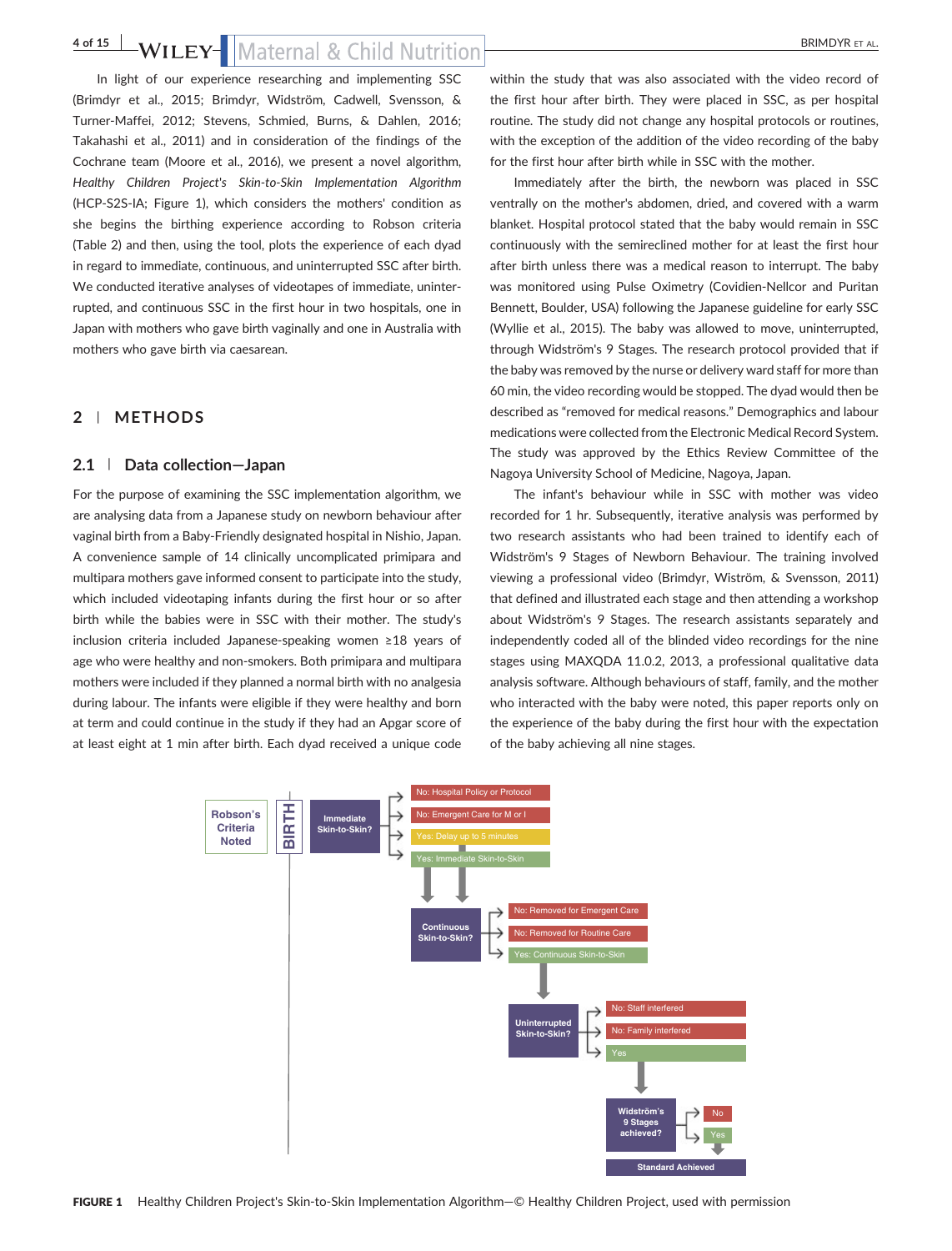#### 2.2 | Data collection—Australia

We also analysed data from an Australian study conducted at a metropolitan public hospital in Sydney, Australia, that has approximately 3,700 births a year. The Baby‐Friendly Health Initiative in Australia recommends that for caesarean births, the "baby is placed skin‐to‐skin on the mother's chest whilst she is on the theatre table, immediately after or within 5 minutes" (Australian College of Midwives, n.d., p. 22). This study focused on SSC in the operating theatre and in recovery after elective repeat caesarean. Twenty‐one women who planned a repeat caesarean birth participated. Sixteen of the women gave written consent to field notes being collected and being videotaped, whereas the remaining five women gave written consent to only field notes being collected. Data collection was focused on maternal and support person contact with the baby for up to 2 hr immediately after the birth. The study's inclusion criteria included mothers who were planning an uncomplicated caesarean birth following a previous caesarean birth, who were between 18 and 40 years of age, had a singleton pregnancy, and planned to breastfeed. The specifics of the research have been reported elsewhere (Stevens et al., 2016). Standard midwifery care at this hospital included the initiation of SSC in the recovery area. This was facilitated by a post-natal midwife after the birth unit midwife transferred care to them in recovery or by a caseload midwife (a continuity of care midwife) who was expected to stay with the woman in the operating theatre and on into the recovery area. Despite this being the standard midwifery care, it was known anecdotally that some midwives initiated SSC in the operating theatre. The study did not change any hospital protocols or routines, with the exception of collecting data, and for most mothers, videotaping of all maternal and support person contact with the baby in the first 2 hr. The methodology is detailed elsewhere (Stevens et al., 2014). The study was approved by the Human Research Ethics Committee from the hospital, Study No. 13/47‐HREC/13/ … /102 and Western Sydney University, Study No. H10482.

Analysis of the video and audio recordings was conducted through NVivo10 and analysed through critical ethnographic techniques. Furthermore, the timing of relevant events, including the timing of all maternal–infant contact, was recorded. For the purposes of this analysis, the video footage and field notes provided the data.

#### 2.3 | Method of analysis

Data regarding the experience of the mothers and babies from both the Japanese data set and the Australian study were analysed separately to elucidate the experience of the mothers and babies after birth. Then, using the HCP‐S2S‐IA algorithm, the dyads were plotted individually. The algorithm is colour coded—blue boxes and arrows point to the pathway of best practice. Red shows how and when the dyad has left the best practice trail. Yellow indicates that the dyad has encountered situations that are not best practice but may not be precluded from the achievement of immediate, continuous, and uninterrupted SSC in the first hour. Green boxes indicate best practice in each parameter. After the numbers have been entered, the algorithm is used to review the numbers and reflect on institutional barriers to best practice. The mothers were classified according to Robson's

### BRIMDYR ET AL. 5 of 15

criteria as modified for Canada. The Robson's criteria were applied to each step in the algorithm. For ease of use, the Robson's criteria chart is also colour coded with red, yellow, and green, to match the steps of the algorithm. This allows for a second dimension of inquiry using the algorithm; is there a pattern of outcome based on Robson Criteria?

The first element, after the birth, is Immediate Skin‐to‐Skin. Here, we ask, was the newborn placed immediately (within 5 min) on the mother's chest? Did hospital protocol or policy preclude the pair from receiving immediate SSC at the time of the birth? These would be included as "No: Hospital Policy or Protocol" on the algorithm.

Newborns for whom hospital policy would have allowed SSC but who may not have received it are also considered in the immediate section of the algorithm This lack of SSC due to emergent care for the mother or infant results in the pair being removed from the best practice pathway if separation lasts for more than 5 min. They would then be categorized as "No: Emergent Care for Mother or Infant." If the separation results in a delay of less than 5 min, the pair is categorized as yellow—a caution for the hospital to review—but the dyad continues on the blue best practice path.

The next element of the model considers continuous SSC during the full first hour or so. If the newborn is removed from SSC either for emergent or routine care any time within the first hour or so after birth, it is recorded.

The algorithm considers the standard of uninterrupted or undisturbed SSC next. Dyads are recategorized if staff interfere with the newborn during the first hour or if the mother or family interferes with the newborn's innate behaviours. Staff "helping" the newborn to latch would be considered interrupting, because the SSC standard includes newborn crawling, familiarizing, and self‐attaching.

Best practice is ultimately measured through the achievement of Widström's 9 Stages during the first hour or so after birth. Immediate, continuous, and uninterrupted practice optimizes the infant's ability to achieve this goal.

If a dyad experienced immediate, continuous, uninterrupted SSC for the first hour or so after birth and progressed through Widström's Stages and suckled, they have achieved the standard of best practice.

#### 3 | RESULTS

#### 3.1 | Results—Japanese data set

Analysis of the Japanese dyads is presented in Figure 2. Fourteen mothers consented to participate in the study. They are categorized in Table 3, column "Consenting, prebirth" according to Robson's criteria. All mothers had a vaginal birth. Five mothers are included in Group 1, nulliparas with spontaneous labour; eight are multiparas with a spontaneous labour, and one is a multipara who was induced.

All 14 babies were immediately placed in SSC with their mother. None were removed due to hospital policy or emergent care. Thirteen of the 14 babies received continuous SSC with their mother. One baby was removed at 50 min. Seven of the 13 remaining newborns were interrupted by staff who "helped" the newborn to breastfeed during the first hour. Six newborns were uninterrupted. One of the newborns who had immediate, continuous, uninterrupted SSC progressed through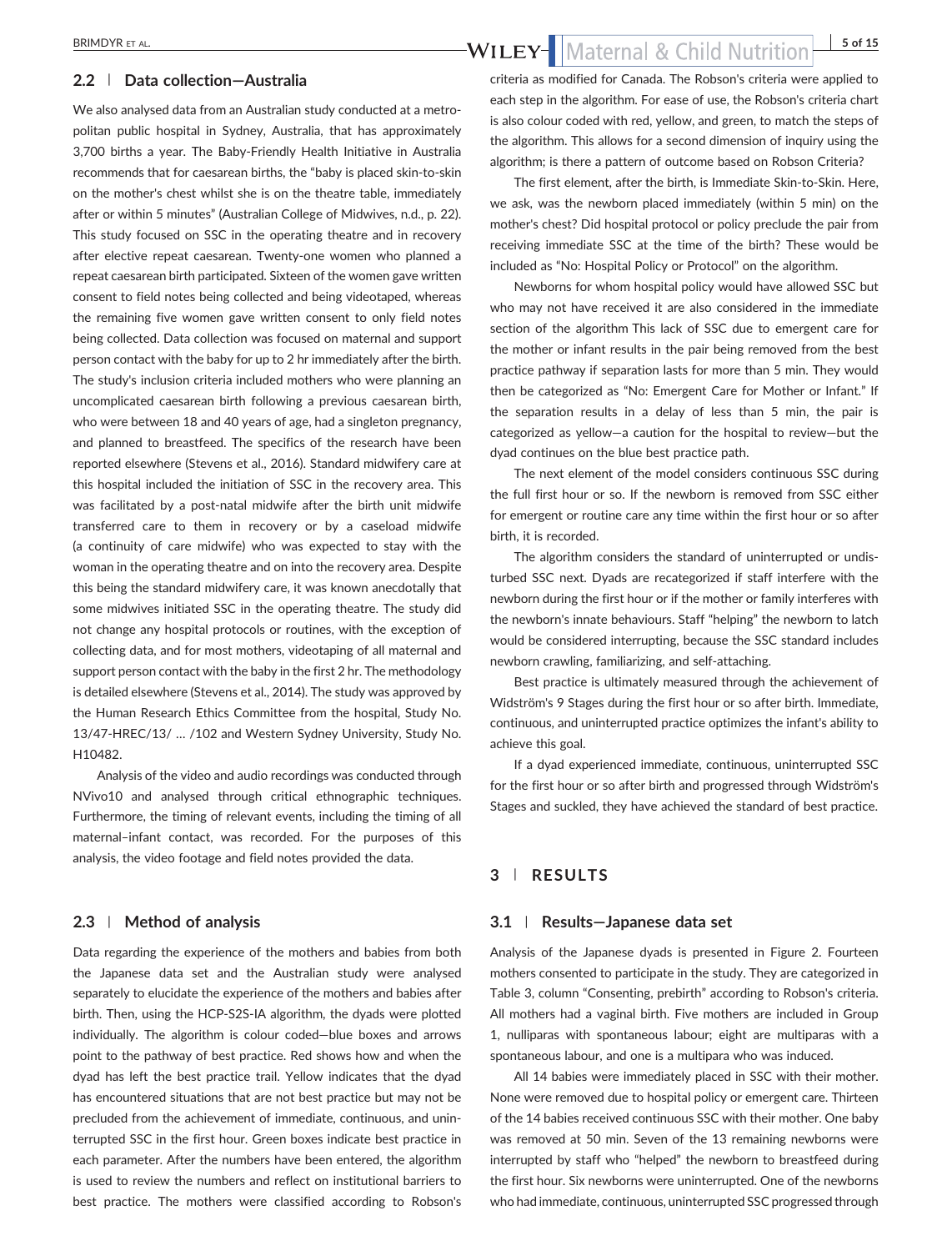



FIGURE 2 Healthy Children Project's Skin-to-Skin Implementation Algorithm with Japanese vaginal birth data

Widstrom's 9 Stages and achieved the standard of self‐attachment and suckling. The other five newborns did not progress past the Activity Stage (Stage 4).

#### 3.2 | Results—Australian study

Analysis of the Australian study is presented in Figure 3. Twenty‐one mothers consented to participate in the study. Table 4 categorizes the 21 mothers according to Robson's criteria. All mothers had a repeat, elective caesarean section and were consented before surgery (Robson's category 4B).

One baby was immediately placed in SSC with mother. Seven were placed in SSC with mother within 5 min of birth. Twelve received SSC later than 5 min after the birth (between 5.01 and 65.05 min), and one did not receive any SSC within the first 2 hr after birth. Seven of the mothers who received immediate SSC, or SSC within 5 min of birth, did not experience continuous SSC because they received less than 45 min of initial SSC with mother. The newborns were removed from the mother for routine care. One baby was not removed for routine care. One mother requested the baby to be removed, and it was recorded as "interrupted" on the algorithm. None of the babies met the standard for SSC—immediate, continuous, uninterrupted SSC for at least an hour, progressing through Widström's 9 Stages, self-attaching to the breast and suckling.

### 4 | DISCUSSION

#### 4.1 | Discussion—Japan

The algorithm allows us to examine SSC during the first hour after birth in relation to the international standard of immediate, continuous, uninterrupted SSC with the goal of progressing to self‐attached

suckling followed by sleep. By using the HCP‐S2S‐IA, the hospital can review practice in order to better understand their barriers to achieving the standard of care and more clearly identify where to direct interventions aimed at improvement.

A review of the algorithm (Figure 1) representing the data from the Japanese study indicates that the hospital practice succeeded with immediate SSC for mothers who gave birth vaginally. All newborns in the study were placed in SSC with mother within the first minutes after birth. Short delays (less than 5 min) were observed when the mother needed to move into a position that was more conducive to SSC, for example, after a mother gave birth on her hands and knees (ID‐YJ11), she manoeuvred carefully, with the assistance of the midwife, to lay on her back, in a slight incline. This took 3:14 min.

Hospital practices were also successful at supporting the continuous aspect of SSC. Only one infant was removed and that was for routine care at 50 min. Hospital practices could be reviewed to determine whether staffing issues or staff education would help to ensure continuous SSC for at least 60 min, or until the newborn falls asleep (around 90 min after birth), for all mothers.

More than half of the mothers in the Japanese data set were subject to interruption by staff during the first hour after birth. Two of the newborns were moved by the staff. The other five were moved and then latched by the staff to the mother's nipple. We speculate that this may be a result of the historic understanding Step 4 of the BFHI, "Help mothers initiate breastfeeding within a half‐hour of birth." This could easily be interpreted as assisting a mother to latch her baby within 30 min of the birth. In 2009, WHO clarified this step, emphasizing SSC during the first hour or so after birth, although the wording of the step itself was unchanged (World Health Organization & UNICEF, 2009, p. 34). The use of HCP‐S2S‐IA highlights the need for staff education and skills regarding the 2009 changes to the interpretation of Step 4 of the BFHI.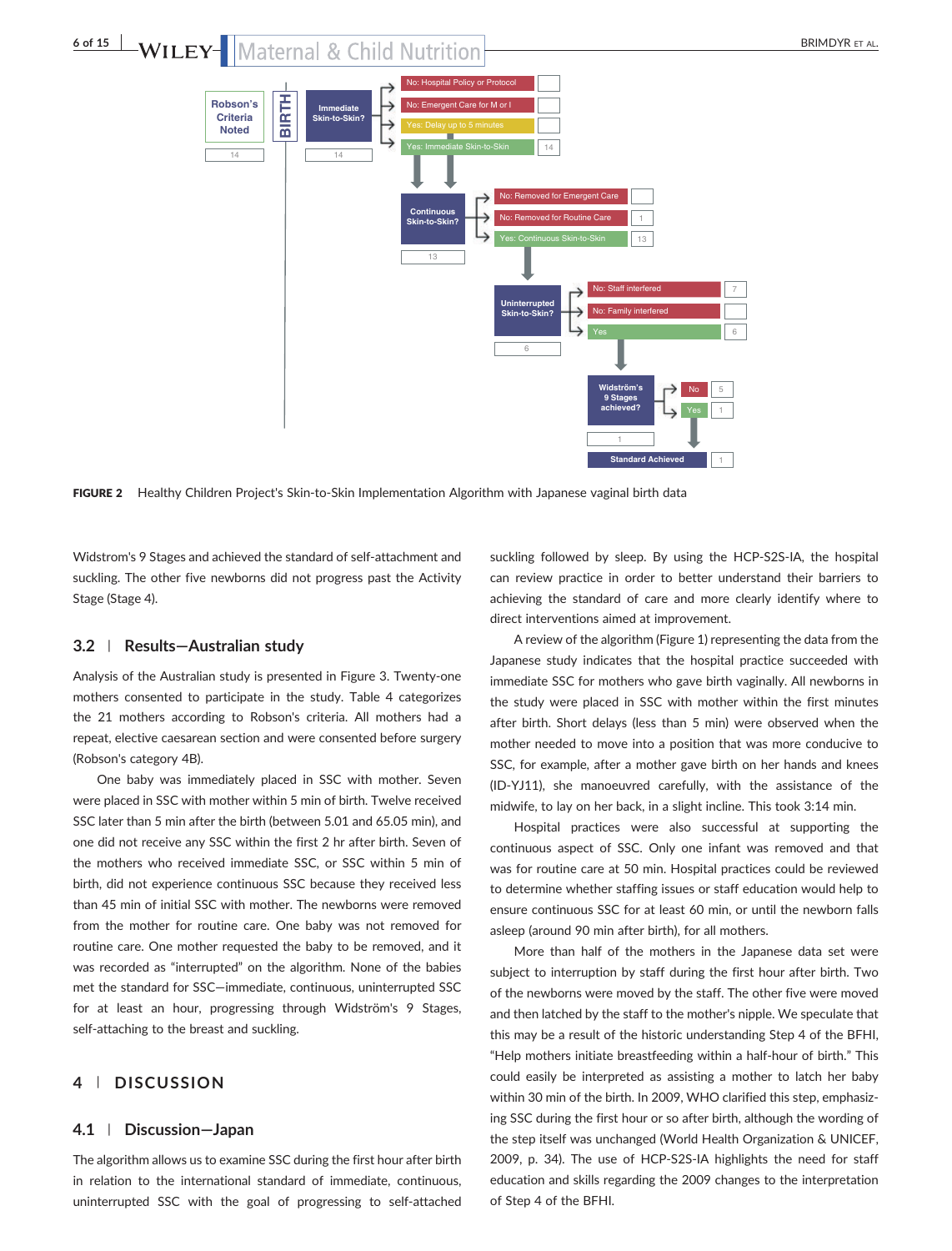|                                                                                                                                                 | <b>BRIMDYR ET AL.</b>                                       |                                                                          |                                                                                                                 |                                                                             |                                                                                                             | <b>WILEY-</b> Maternal & Child Nutrition                                                                                                                           |                                                                              | 7 of        |
|-------------------------------------------------------------------------------------------------------------------------------------------------|-------------------------------------------------------------|--------------------------------------------------------------------------|-----------------------------------------------------------------------------------------------------------------|-----------------------------------------------------------------------------|-------------------------------------------------------------------------------------------------------------|--------------------------------------------------------------------------------------------------------------------------------------------------------------------|------------------------------------------------------------------------------|-------------|
|                                                                                                                                                 | standard<br>Met                                             |                                                                          |                                                                                                                 | $\overline{\phantom{0}}$                                                    |                                                                                                             |                                                                                                                                                                    |                                                                              | (Continues) |
|                                                                                                                                                 | achieved<br>stages<br>nine<br>$\frac{1}{2}$                 | S                                                                        |                                                                                                                 | $\overline{ }$                                                              | A.1                                                                                                         |                                                                                                                                                                    |                                                                              |             |
|                                                                                                                                                 | Uninterrupted                                               | S                                                                        |                                                                                                                 | $\sim$                                                                      | $\overline{ }$                                                                                              |                                                                                                                                                                    |                                                                              |             |
|                                                                                                                                                 | Uninterrupted:<br>interfered<br>Family                      |                                                                          |                                                                                                                 |                                                                             |                                                                                                             |                                                                                                                                                                    |                                                                              |             |
|                                                                                                                                                 | Staff interfered<br>Uninterrupted:                          | $\sim$                                                                   |                                                                                                                 | 5                                                                           |                                                                                                             |                                                                                                                                                                    |                                                                              |             |
|                                                                                                                                                 | Continuous                                                  | 5                                                                        |                                                                                                                 | $\overline{ }$                                                              | A.1                                                                                                         |                                                                                                                                                                    |                                                                              |             |
|                                                                                                                                                 | Continuous:<br>for routine<br>Removed<br>care               |                                                                          |                                                                                                                 | $\overline{ }$                                                              |                                                                                                             |                                                                                                                                                                    |                                                                              |             |
|                                                                                                                                                 | Continuous:<br>emergent<br>Removed<br>care<br>for           |                                                                          |                                                                                                                 |                                                                             |                                                                                                             |                                                                                                                                                                    |                                                                              |             |
|                                                                                                                                                 | skin to skin<br>Immediate                                   | 5                                                                        |                                                                                                                 | $\infty$                                                                    | $\overline{ }$<br>$\prec$                                                                                   |                                                                                                                                                                    |                                                                              |             |
|                                                                                                                                                 | delayed <5<br>Immediate<br>at birth                         |                                                                          |                                                                                                                 |                                                                             |                                                                                                             |                                                                                                                                                                    |                                                                              |             |
|                                                                                                                                                 | immediately<br>Immediate<br>after birth<br>emergent<br>care |                                                                          |                                                                                                                 |                                                                             |                                                                                                             |                                                                                                                                                                    |                                                                              |             |
|                                                                                                                                                 | Immediate<br>policy at<br>hospital<br>birth                 |                                                                          |                                                                                                                 |                                                                             |                                                                                                             |                                                                                                                                                                    |                                                                              |             |
|                                                                                                                                                 | Prebirth                                                    | 5                                                                        | $\circ$                                                                                                         | $\infty$                                                                    | $\overline{\phantom{0}}$<br>$\prec$                                                                         |                                                                                                                                                                    |                                                                              |             |
| Categorizing the initial dyads and where they were recategorized across Healthy Children Project's Skin-to-Skin Implementation Algorithm: Japan | Description                                                 | Nullipara, singleton<br>spontaneous<br>≥37 weeks,<br>cephalic,<br>labour | Nullipara, singleton<br>section before<br>≥37 weeks<br><b>B.</b> Caesarean<br>cephalic,<br>A. Induced<br>labour | spontaneous<br>≥37 weeks,<br>singleton<br>cephalic,<br>Multipara,<br>labour | section before<br>237 weeks<br>A. Induced<br>B. Caesarean<br>singleton<br>cephalic,<br>Multipara,<br>labour | Previous caesarean<br>section before<br>A. Spontaneous<br>237 weeks<br>C. Caesarean<br>singleton<br>cephalic,<br><b>B.</b> Induced<br>section,<br>labour<br>labour | A. Spontaneous<br>All nulliparous<br>breeches<br><b>B.</b> Induced<br>labour |             |
| TABLE <sub>3</sub>                                                                                                                              | Group                                                       | $\overline{ }$                                                           | $\sim$                                                                                                          | $\infty$                                                                    | 4                                                                                                           | S                                                                                                                                                                  | $\mathsf{\circ}$                                                             |             |

 $\overline{B}$ 

## $\vert$  Material  $\circ$  Child Nutrition  $\vert$  7 of 15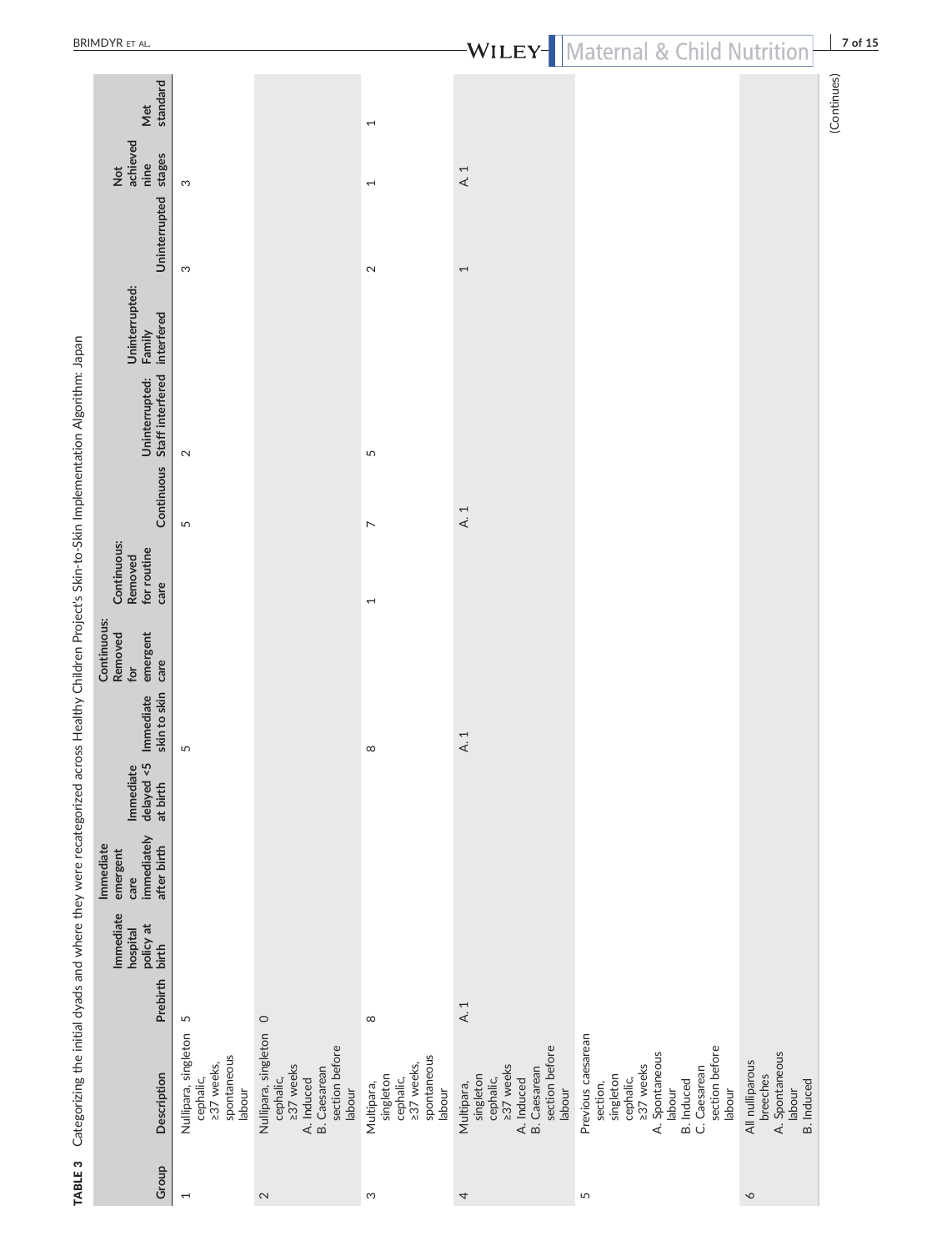| Ì<br>diam'r.<br>å |
|-------------------|
| ¢<br>FARIE        |

| 8 of 15     |                                                             |                                          | <b>WILEY</b> Maternal & Child Nutrition                                                                                                                                   |                                                                                |                                                                                           |                                                                                                                                                                                              | <b>BRIMDYR ET AL.</b>                                             |
|-------------|-------------------------------------------------------------|------------------------------------------|---------------------------------------------------------------------------------------------------------------------------------------------------------------------------|--------------------------------------------------------------------------------|-------------------------------------------------------------------------------------------|----------------------------------------------------------------------------------------------------------------------------------------------------------------------------------------------|-------------------------------------------------------------------|
|             | standard<br>Met                                             |                                          |                                                                                                                                                                           |                                                                                |                                                                                           |                                                                                                                                                                                              | (Continues)                                                       |
|             | achieved<br>stages<br>nine<br>$\frac{1}{2}$                 |                                          |                                                                                                                                                                           |                                                                                |                                                                                           |                                                                                                                                                                                              |                                                                   |
|             | Uninterrupted                                               |                                          |                                                                                                                                                                           |                                                                                |                                                                                           |                                                                                                                                                                                              |                                                                   |
|             | Uninterrupted:<br>interfered<br>Family                      |                                          |                                                                                                                                                                           |                                                                                |                                                                                           |                                                                                                                                                                                              |                                                                   |
|             | Staff interfered<br>Uninterrupted:                          |                                          |                                                                                                                                                                           |                                                                                |                                                                                           |                                                                                                                                                                                              |                                                                   |
|             | Continuous                                                  |                                          |                                                                                                                                                                           |                                                                                |                                                                                           |                                                                                                                                                                                              |                                                                   |
|             | Continuous:<br>for routine<br>Removed<br>care               |                                          |                                                                                                                                                                           |                                                                                |                                                                                           |                                                                                                                                                                                              |                                                                   |
|             | Continuous:<br>Removed<br>emergent<br>care<br>for           |                                          |                                                                                                                                                                           |                                                                                |                                                                                           |                                                                                                                                                                                              |                                                                   |
|             | skin to skin<br>Immediate                                   |                                          |                                                                                                                                                                           |                                                                                |                                                                                           |                                                                                                                                                                                              |                                                                   |
|             | delayed < 5<br>Immediate<br>at birth                        |                                          |                                                                                                                                                                           |                                                                                |                                                                                           |                                                                                                                                                                                              |                                                                   |
|             | immediately<br>Immediate<br>after birth<br>emergent<br>care |                                          |                                                                                                                                                                           |                                                                                |                                                                                           |                                                                                                                                                                                              |                                                                   |
|             | Immediate<br>policy at<br>birth<br>hospital                 |                                          |                                                                                                                                                                           |                                                                                |                                                                                           |                                                                                                                                                                                              |                                                                   |
|             | Prebirth                                                    |                                          |                                                                                                                                                                           |                                                                                |                                                                                           |                                                                                                                                                                                              |                                                                   |
| (Continued) | Description                                                 | section before<br>C. Caesarean<br>labour | section before<br>A. Spontaneous<br>C. Caesarean<br>All multipara<br>caesarean<br>(including<br>breeches<br>previous<br><b>B.</b> Induced<br>section)<br>labour<br>labour | pregnancies<br>(including<br>caesarean<br>All multiple<br>previous<br>section) | section before<br>A. Spontaneous<br>C. Caesarean<br><b>B.</b> Induced<br>labour<br>labour | section before<br>All abnormal lies<br>A. Spontaneous<br>section but<br>C. Caesarean<br>caesarean<br>(including<br>excluding<br>previous<br><b>B.</b> Induced<br>breech)<br>labour<br>labour | ≤36 weeks<br>All singleton<br>(including<br>cephalic,<br>previous |
| TABLE 3     | Group                                                       |                                          | $\overline{\phantom{a}}$                                                                                                                                                  | $\infty$                                                                       |                                                                                           | $\circ$                                                                                                                                                                                      | $\Omega$                                                          |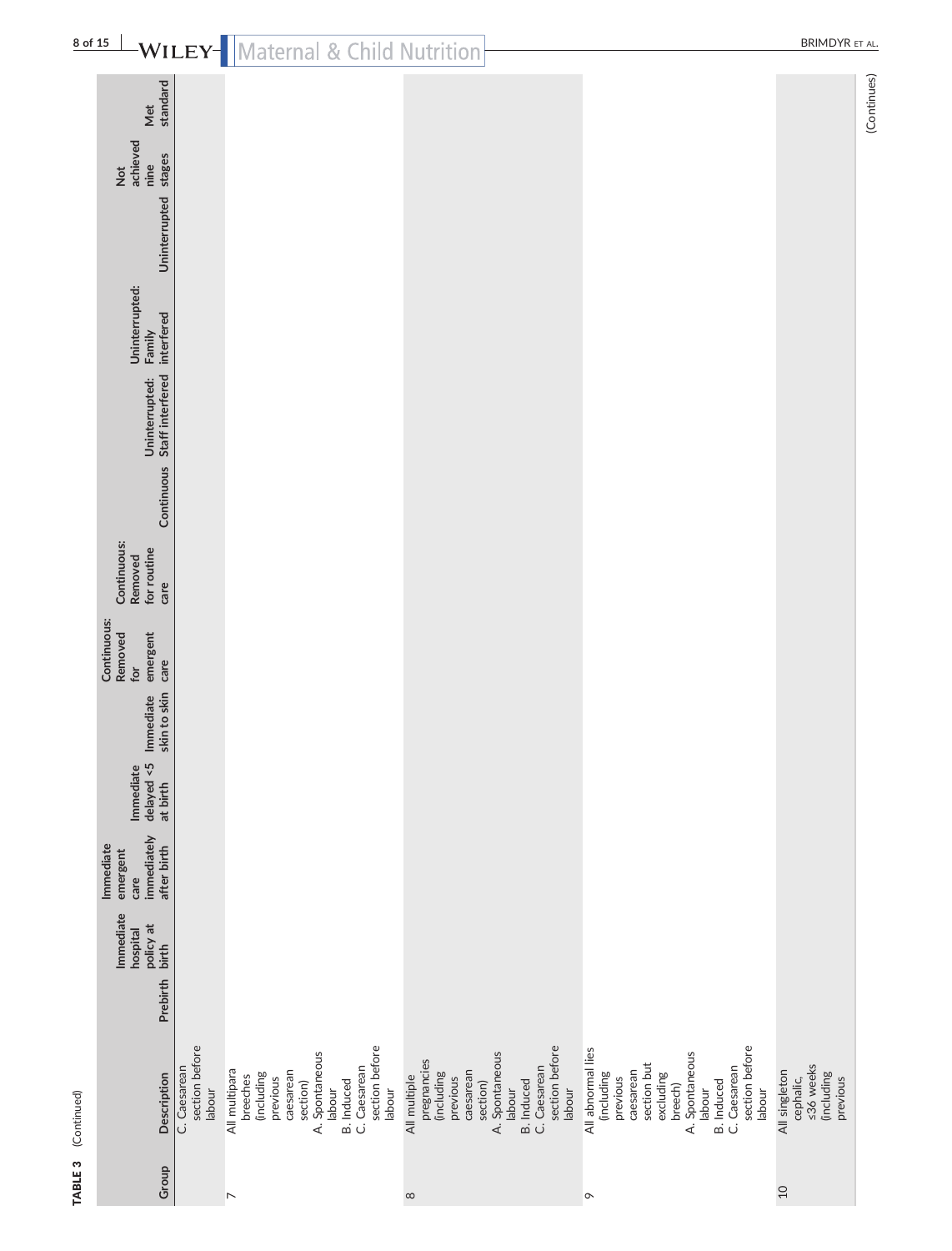**TABLE 3** (Continued)

(Continued)

| standard<br>Met                                                                     |                                                                                                             |                  |  |
|-------------------------------------------------------------------------------------|-------------------------------------------------------------------------------------------------------------|------------------|--|
| achieved<br>Uninterrupted stages<br>nine<br>Not                                     |                                                                                                             | 5                |  |
|                                                                                     |                                                                                                             | ∘                |  |
| Uninterrupted:                                                                      |                                                                                                             |                  |  |
| Continuous Staff interfered interfered<br>Uninterrupted: Family                     |                                                                                                             |                  |  |
|                                                                                     |                                                                                                             | $\frac{3}{2}$    |  |
| Continuous:<br>Removed<br>for routine<br>care                                       |                                                                                                             |                  |  |
| Continuous:<br>Removed<br>for                                                       |                                                                                                             |                  |  |
| immediately delayed <5 Immediate emergent<br>after birth at birth skin to skin care |                                                                                                             | $\overline{14}$  |  |
| Immediate                                                                           |                                                                                                             | c                |  |
| Immediate<br>emergent<br>care                                                       |                                                                                                             | c                |  |
| Immediate<br>hospital<br>policy at<br>Prebirth birth                                |                                                                                                             | $\subset$        |  |
|                                                                                     |                                                                                                             | $\overline{4}$   |  |
| Group Description                                                                   | section before<br>A. Spontaneous<br>labour<br>B. Induced<br>C. Caesarean<br>caesarean<br>section)<br>labour |                  |  |
|                                                                                     |                                                                                                             | mothers<br>Total |  |

#### Maternal & Child Nutrition<sup>9 of 15</sup> WILEY

Only one of the newborns who received immediate, continuous, uninterrupted SSC in the Japanese data set progressed through Widstrom's 9 Stages, self-attached, and achieved the standard of suckling within the first hour as a continuum of instinctive behaviour. If babies do not achieve suckling, the hospital might closely examine practices and review elements that could be interfering with a newborn's instinctive behaviour. For example, synthetic oxytocin as well as epidurals containing fentanyl can change a newborn's behaviour during the first hour, resulting in the newborn not progressing to suckling (Brimdyr et al., 2015). Robson's criteria applied to the Japanese data set mothers indicates that, of the five mothers in this category, three are primiparas who were not induced and did not have exposure to epidural, one is a multipara who was not induced and did not have exposure to epidural, and one was a multipara who was induced but did not have exposure to epidural. Yet none of the five newborns in this category progressed past the Activity Stage (Stage 4). What else could be inhibiting the newborn's innate behaviour? The algorithm highlighted an area of research that could be proving a barrier to the otherwise implemented advantages of immediate, continuous, uninterrupted SSC. For example, infants who had naso ‐oropharyngeal suctioning at birth were six times less likely to suckle effectively during the first hour after birth (Cantrill, Creedy, Cooke, & Dykes, 2014). One speculation is that the use of iodine during the birthing process, which has a strong and distinct odour, may be interfering with the instinctive behaviour of the newborn to smell the amniotic fluid and the colostrum/Montgomery gland scents as a directive to the breast (Porter, 2004; Porter & Winberg, 1999). Iodine has an intensifying impact on olfactory cells as well as a negative effect on eyesight. More exploration is needed to clarify the findings.

#### $4.2 \; |$ | Discussion —Australia

We examined the data of Australian mothers who gave birth via elective caesarean in relation to the standard of immediate, continuous, uninterrupted SSC with the goal of progressing to self‐ attached suckling followed by sleep. Only one newborn in the study was placed in SSC with a mother immediately after birth (Figure 3). Short delays (less than 5 min) were observed in seven of the mothers before they received their newborn in SSC in the operating theatre. Hospital practices prevented 13 of the dyads from receiving immediate SSC.

A further review of the HCP ‐S2S ‐IA indicates that hospital practices also interfered with the continuous aspect of SSC. Seven of the eight newborns who were placed in SSC within 5 min of birth were removed within the first hour. In this example, hospital practices might be reviewed to examine whether or not staffing or staff education would help to ensure continuous SSC for at least 60 min, or until the newborn breastfeeds and falls asleep (around 90 min after birth).

Examination of uninterrupted SSC in the Australian data set indicates that the single mother who did not have her newborn removed for routine care by the staff asked for the newborn to be removed due to nausea. According to analysis, 20 of the 21 Australian newborns were unable to complete at least 60 min of SSC due to hospital policies or routine care. The tool provides feedback to the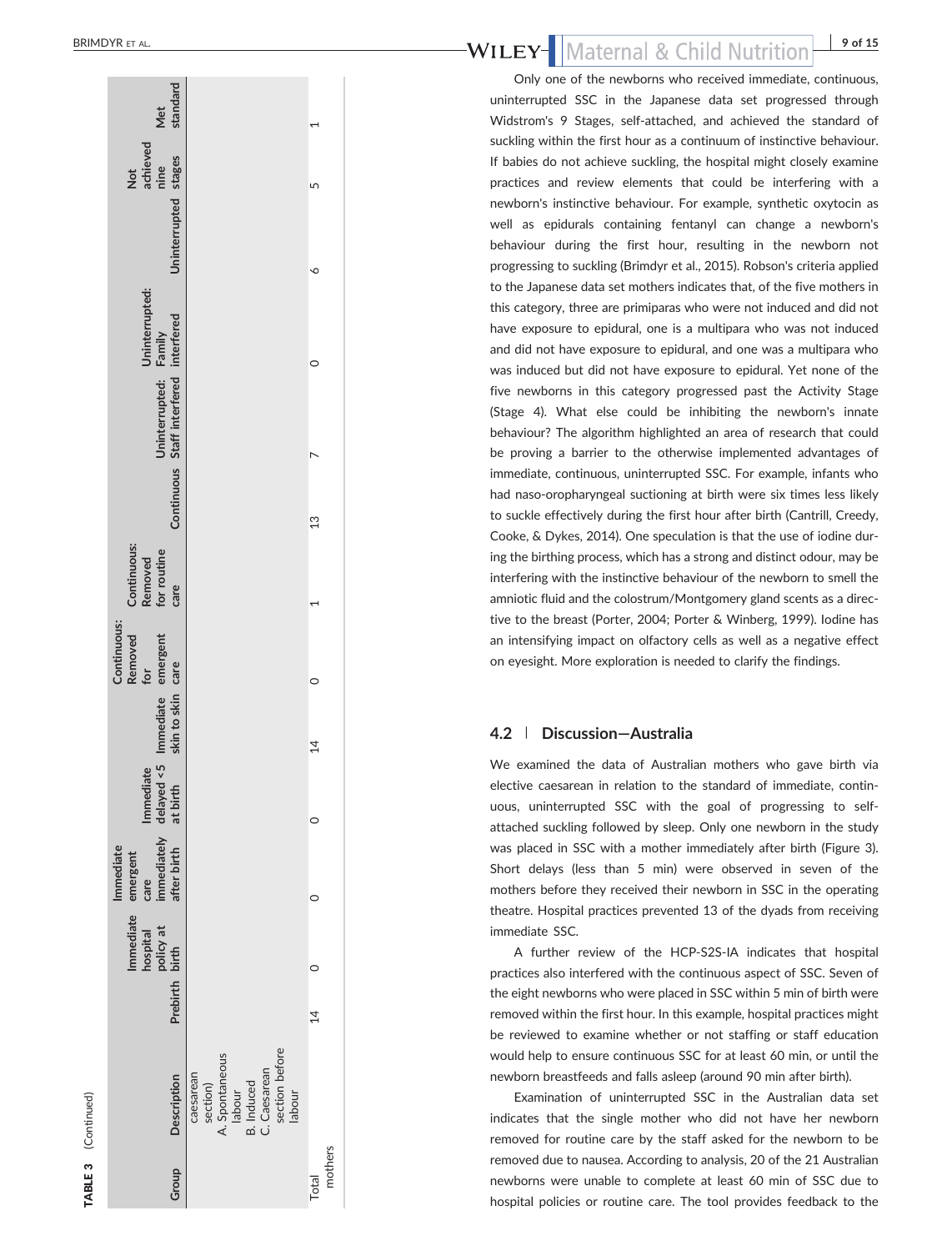

FIGURE 3 Healthy Children Project's Skin-to-Skin Implementation Algorithm with Australian caesarean birth data

hospital regarding the current barriers in implementing immediate, continuous, uninterrupted SSC after elective caesarean birth.

#### 4.3 | Discussion

#### $4.3.1$  | What the data as a whole says about the patterns of behaviour in this field

The algorithm allows review and deeper understanding of the barriers to best practice of immediate, continuous SSC during the first hour after birth. The first question concerns immediate SSC between the mother and baby. Was the newborn placed immediately (within 5 min) on the mother's chest? What could be preventing this implementation of best practice? This could be the case if the hospital has a protocol, for example, that includes babies born by caesarean in the classification of those who should not be eligible for immediate SSC. This was the case for a number of mothers in the Australian study. Other challenges could be a policy about births that occur in the Emergency Department or if certain anaesthesia was used. Perhaps the hospital has no policy about SSC as best practice, and implementation is based on staff preference or mother request. Does the facility not allow for staffing the required number of nurses to enable SSC? Perhaps swaddling or washing or routinely assessing every baby while on a warming table was required by protocol, or conducted by staff choice, before SSC could be started. These would be included as No: Hospital Policy or Protocol on the algorithm. This categorization could highlight for the hospital the barriers to best practice.

None of the separation in our two example cases revealed prevention of immediate SSC due to emergent care for the mother or infant. This would have been the categorization if newborn did not have an initial birth cry or had a low 1‐min Apgar requiring transfer

to the NICU team, rather than to the mother's chest, or, the mother has haemorrhaged, requiring the newborn to be placed elsewhere. It is vital for a hospital to recognize if the lack of immediate SSC contact is due to hospital policy or a need for emergent care. Each reflects opportunities for more in depth review or quality improvement projects.

The next element of the model considers continuous SSC during the full first hour or so. Continuous SSC is vital for the warmth, respirations, and colonization of the newborn. Because the newborn will need to begin again the progression through Widström's 9 Stages after separation from the mother, any separation can be problematic because the newborn has limited time before falling asleep after birth. It is important to understand why the separation is occurring. Are there concerns about the infant's respirations? Are there concerns about the mother haemorrhaging? These would be examples of Emergent Care. None of the infants in these two examples were removed during the first hour for emergent care. If they had been, it would highlight a concern about the status of the mother and/or infant immediately after birth. Were the newborns removed for routine care? This occurred both in the Japanese data set and the Australian data set. Routine care during the first hour after birth can and should be conducted while mother and infant remain in SSC. This pathway of the algorithm highlights an opportunity for staff education.

The algorithm considers the standard of uninterrupted or undisturbed SSC next. Dyads are recategorized if staff interfere with the newborn during the first hour or if the mother or family interferes with the newborn's innate behaviours. This could be subtle or significant. It is possible for staff to shift a newborn, to take vital signs, for mother to eat and shift position all without disturbing the newborn through the progression of the nine stages. It is possible to move the mother from an operating table to the stretcher without separating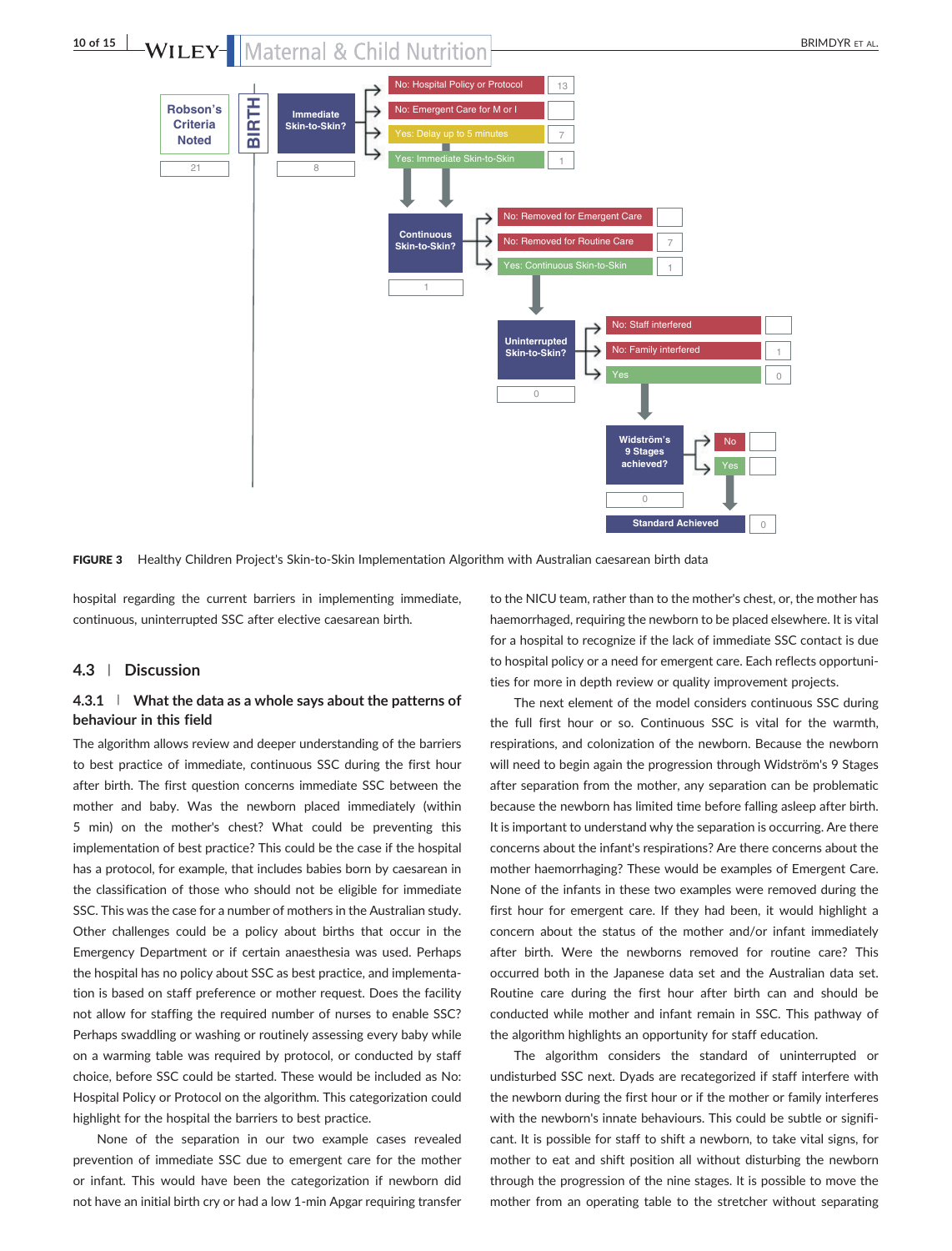|                                                                                                                                                     | <b>BRIMDYR ET AL.</b>                                                 |                                                                          |                                                                                                                 |                                                                             |                                                                                                                    | <b>WILEY</b> Maternal & Child Nutrition                                                                                                                     |                                                                                                                          | 11 of 15                  |
|-----------------------------------------------------------------------------------------------------------------------------------------------------|-----------------------------------------------------------------------|--------------------------------------------------------------------------|-----------------------------------------------------------------------------------------------------------------|-----------------------------------------------------------------------------|--------------------------------------------------------------------------------------------------------------------|-------------------------------------------------------------------------------------------------------------------------------------------------------------|--------------------------------------------------------------------------------------------------------------------------|---------------------------|
|                                                                                                                                                     | Met<br>standard<br>Not<br>achieved<br>stages<br>nine<br>Uninterrupted |                                                                          |                                                                                                                 |                                                                             |                                                                                                                    |                                                                                                                                                             |                                                                                                                          | (Continues)               |
|                                                                                                                                                     | Uninterrupted:<br>Family<br>interfered                                |                                                                          |                                                                                                                 |                                                                             |                                                                                                                    |                                                                                                                                                             |                                                                                                                          |                           |
|                                                                                                                                                     | Uninterrupted:<br>Staff interfered                                    |                                                                          |                                                                                                                 |                                                                             |                                                                                                                    |                                                                                                                                                             |                                                                                                                          |                           |
|                                                                                                                                                     | Continuous                                                            |                                                                          |                                                                                                                 |                                                                             |                                                                                                                    |                                                                                                                                                             |                                                                                                                          |                           |
|                                                                                                                                                     | Continuous:<br>for routine<br>Removed<br>care                         |                                                                          |                                                                                                                 |                                                                             | $\begin{array}{c} 2 \\ 4 \\ 8 \end{array}$                                                                         |                                                                                                                                                             |                                                                                                                          |                           |
|                                                                                                                                                     | Continuous:<br>emergent<br>Removed<br>care<br>for                     |                                                                          |                                                                                                                 |                                                                             |                                                                                                                    |                                                                                                                                                             |                                                                                                                          |                           |
|                                                                                                                                                     | Immediate<br>skin to skin                                             |                                                                          |                                                                                                                 |                                                                             | $4 \overline{a}$                                                                                                   |                                                                                                                                                             |                                                                                                                          |                           |
|                                                                                                                                                     | delayed <5<br>at birth<br>Immediate                                   |                                                                          |                                                                                                                 |                                                                             | $\begin{array}{c}\n\triangle \\ \triangle \\ \cong\n\end{array}$                                                   |                                                                                                                                                             |                                                                                                                          |                           |
|                                                                                                                                                     | immediately<br>after birth<br>Immediate<br>emergent<br>care           |                                                                          |                                                                                                                 |                                                                             |                                                                                                                    |                                                                                                                                                             |                                                                                                                          |                           |
|                                                                                                                                                     | Immediate<br>policy at<br>birth<br>hospital                           |                                                                          |                                                                                                                 |                                                                             | $\frac{\mathsf{A}}{\mathsf{B}}$ .13                                                                                |                                                                                                                                                             |                                                                                                                          |                           |
|                                                                                                                                                     | Prebirth                                                              |                                                                          |                                                                                                                 |                                                                             | $\frac{A}{B}$ .21                                                                                                  |                                                                                                                                                             |                                                                                                                          |                           |
| Categorizing the initial dyads and where they were recategorized across Healthy Children Project's Skin-to-Skin Implementation Algorithm: Australia | Description                                                           | Nullipara, singleton<br>cephalic,<br>≥37 weeks,<br>spontaneous<br>labour | Nullipara, singleton<br>section before<br>cephalic,<br>>37 weeks<br><b>B.</b> Caesarean<br>A. Induced<br>labour | spontaneous<br>cephalic,<br>237 weeks,<br>singleton<br>Multipara,<br>labour | section before<br>cephalic,<br>237 weeks<br><b>B.</b> Caesarean<br>singleton<br>A. Induced<br>Multipara,<br>labour | Previous caesarean<br>section before<br>A. Spontaneous<br>labour<br>cephalic,<br>>37 weeks<br>B. Induced<br>C. Caesarean<br>singleton<br>section,<br>labour | section before<br>A. Spontaneous<br>All nulliparous<br>C. Caesarean<br>breeches<br><b>B.</b> Induced<br>labour<br>labour | All multipara<br>breeches |
| TABLE 4                                                                                                                                             | Group                                                                 | $\overline{ }$                                                           | $\mathbf{\Omega}$                                                                                               | S                                                                           | 4                                                                                                                  | 5                                                                                                                                                           | $\infty$                                                                                                                 | $\triangleright$          |

 $\frac{\text{B}}{\text{B}}$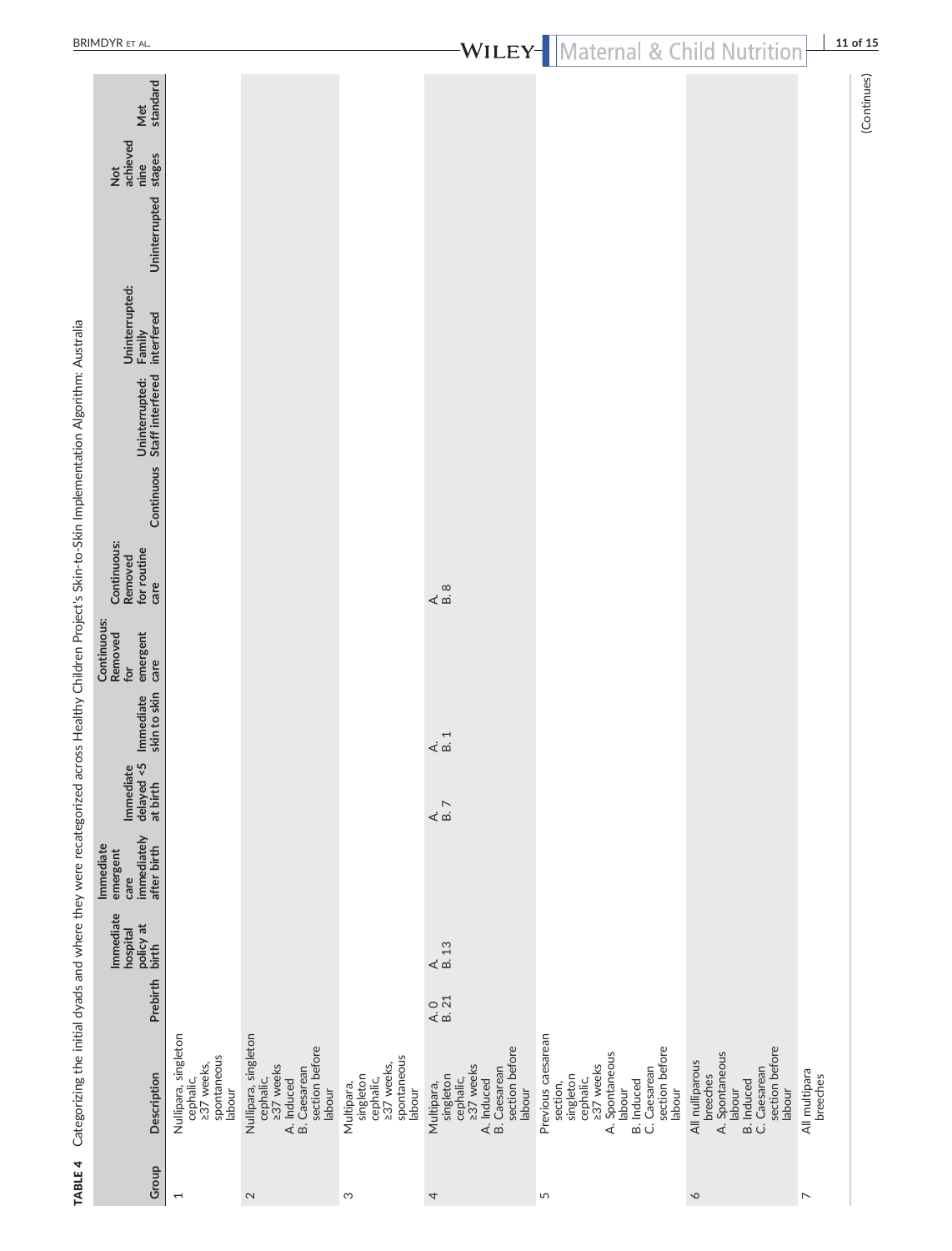| <b>TABLE 4</b> (Continued) |          |                                                |                                                                                                                     |          |                               |                                               |            |
|----------------------------|----------|------------------------------------------------|---------------------------------------------------------------------------------------------------------------------|----------|-------------------------------|-----------------------------------------------|------------|
| Group Description          | Prebirth | Immediate<br>policy at<br>th birth<br>hospital | immediately delayed-s5 Immediate emergent<br>after_birth at_birth skin_to_skin_care<br>mmediate<br>emergent<br>care | mmediate | <b>Removed</b><br>Continuous: | Continuous:<br>for routine<br>Removed<br>care | Continuous |
| (including<br>previous     |          |                                                |                                                                                                                     |          |                               |                                               |            |
|                            |          |                                                |                                                                                                                     |          |                               |                                               |            |
| caesarean                  |          |                                                |                                                                                                                     |          |                               |                                               |            |
| section)                   |          |                                                |                                                                                                                     |          |                               |                                               |            |
| A. Spontaneous             |          |                                                |                                                                                                                     |          |                               |                                               |            |
| abour                      |          |                                                |                                                                                                                     |          |                               |                                               |            |

|                                                | щ                                                                                                                                            |                                                                                                                                                                             |                                                                                                                                                                                       |                                                                                                                                                                                                                 |
|------------------------------------------------|----------------------------------------------------------------------------------------------------------------------------------------------|-----------------------------------------------------------------------------------------------------------------------------------------------------------------------------|---------------------------------------------------------------------------------------------------------------------------------------------------------------------------------------|-----------------------------------------------------------------------------------------------------------------------------------------------------------------------------------------------------------------|
| standard<br>Met                                |                                                                                                                                              |                                                                                                                                                                             |                                                                                                                                                                                       |                                                                                                                                                                                                                 |
| Not<br>achieved<br>stages<br>nine              |                                                                                                                                              |                                                                                                                                                                             |                                                                                                                                                                                       |                                                                                                                                                                                                                 |
| <b>Uninterrupted</b>                           |                                                                                                                                              |                                                                                                                                                                             |                                                                                                                                                                                       |                                                                                                                                                                                                                 |
| Uninterrupted:<br>interfered<br>Family         |                                                                                                                                              |                                                                                                                                                                             |                                                                                                                                                                                       |                                                                                                                                                                                                                 |
| Uninterrupted:<br>Continuous Staff interfered  |                                                                                                                                              |                                                                                                                                                                             |                                                                                                                                                                                       |                                                                                                                                                                                                                 |
|                                                |                                                                                                                                              |                                                                                                                                                                             |                                                                                                                                                                                       |                                                                                                                                                                                                                 |
| Continuous:<br>for routine<br>Removed<br>care  |                                                                                                                                              |                                                                                                                                                                             |                                                                                                                                                                                       |                                                                                                                                                                                                                 |
| Removed<br>emergent<br>care<br>for             |                                                                                                                                              |                                                                                                                                                                             |                                                                                                                                                                                       |                                                                                                                                                                                                                 |
| Immediate<br>skin to skin                      |                                                                                                                                              |                                                                                                                                                                             |                                                                                                                                                                                       |                                                                                                                                                                                                                 |
| $Immediate \sim rad < 5$<br>at birth           |                                                                                                                                              |                                                                                                                                                                             |                                                                                                                                                                                       |                                                                                                                                                                                                                 |
| immediately<br>after birth<br>emergent<br>care |                                                                                                                                              |                                                                                                                                                                             |                                                                                                                                                                                       |                                                                                                                                                                                                                 |
| Immediate<br>policy at<br>birth<br>hospital    |                                                                                                                                              |                                                                                                                                                                             |                                                                                                                                                                                       |                                                                                                                                                                                                                 |
| Prebirth                                       |                                                                                                                                              |                                                                                                                                                                             |                                                                                                                                                                                       |                                                                                                                                                                                                                 |
| Description                                    | section before<br>A. Spontaneous<br>C. Caesarean<br>caesarean<br>(including<br>previous<br><b>B.</b> Induced<br>section)<br>labour<br>labour | section before<br>A. Spontaneous<br>pregnancies<br>(including<br>C. Caesarean<br>caesarean<br>All multiple<br>previous<br><b>B.</b> Induced<br>section)<br>labour<br>labour | section before<br>All abnormal lies<br>A. Spontaneous<br>section but<br>B. Induced<br>C. Caesarean<br>caesarean<br>(including<br>excluding<br>previous<br>breech)<br>labour<br>labour | section before<br>Spontaneous<br>Caesarean<br>≤36 weeks<br>Induced<br>All singleton<br>caesarean<br>(including<br>labour<br>labour<br>cephalic,<br>previous<br>section)<br>$\dot{\mathbf{z}}$<br>$\vec{a}$<br>ن |
| Group                                          |                                                                                                                                              | $\infty$                                                                                                                                                                    | $\sigma$                                                                                                                                                                              | $10$                                                                                                                                                                                                            |

Total mothers

 $\overline{a}$ 

 $\overline{13}$ 

 $21$ 

 $\overline{a}$ 

 $\infty$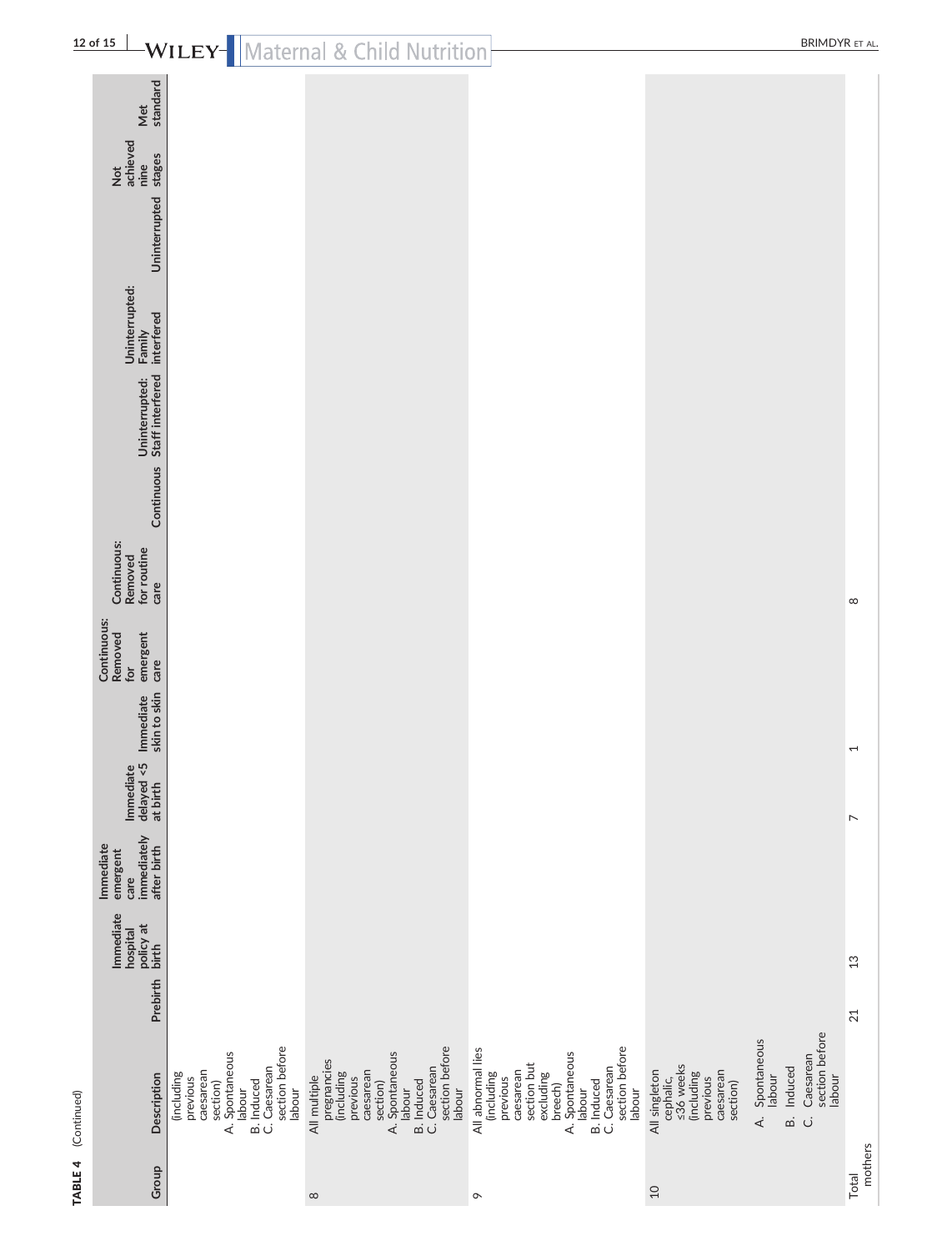BRIMDYR ET AL. 13 of 15

or interfering with newborn behaviour. On the other hand, it is possible to disrupt a newborn when checking vitals or helping a mother to shift position. Staff gently helping to reposition a newborn's head to maintain a clear airway could be done in a way that does not interrupt the newborn. Flipping a baby over and rearranging the newborn's body could be very disruptive. Staff "helping" the newborn to latch would be considered interrupting, because the SSC standard includes newborn crawling, familiarizing, and self‐attaching. It is this "help" that is highlighted in the Japanese data, presenting an opportunity for staff education on the latest understanding of best practice.

The ultimate goal of immediate, continuous, uninterrupted SSC during the first hour after birth is manifested through the instinctive behaviour of the newborn during this time. If needed, this can be observed closely as Widström's 9 Stages. However, even when unobserved, this is the neurological pattern of behaviour that infants progress through during the first hour. Video allows us to examine this closely, but a secure knowledge of the instinctive behaviour allows us to understand when a newborn has, or has not, achieved all of the stages. Each stage is clear, even without close observation. Did the newborn open their eyes? Did the newborn move their arms and shift their body? Did the newborn progress to the breast? Did the newborn lick the nipple? Mothers, partners, and health care providers can know and understand whether the newborn progressed through the stages and achieved suckling and sleeping, without needing to stand over the dyad for the full hour. If a newborn has not achieved these stages —why would they not open their eyes? Why would they not crawl? Why would they not lick? Why would they not suckle?—needs to lead to further examination of these newborns, perhaps by examining their exposure to labour medications (Brimdyr et al., 2015), or the infant's physical condition, can give insight into their experience. A review of the Australian data shows that newborns never had the opportunity to consider the achievement of the standard, due to barriers during the first hour. Continued use of the tool would allow deeper understanding of the challenges, an opportunity to celebrate further progress, and a clear understanding of the goal of best practice. A review of the Japanese data highlights a challenge at the end of the algorithm. Why would newborns not demonstrate instinctive behaviour? Further exploration can focus on this question, to increase the benefits of the work of implementing SSC.

Although giving birth via caesarean is a well‐documented barrier to SSC in the first hour (Stevens et al., 2014), it is not known whether other obstetrical conditions affect the practice. The additional layer of Robson's criteria helps to highlight progress made in overcoming the known challenges of SSC after caesarean, as well as deepening the understanding of appropriate implementation of best practice with SSC to all mothers.

Research shows that dyads who experience immediate, continuous, uninterrupted SSC for the first hour or so after birth, and progress through Widström's Stages and suckle, achieve the standard of best practice. Why is there only one dyad who achieved this standard? Research studies highlight the inconsistencies of implementation of SSC, as highlighted in the most recent Cochrane review of early SSC for mothers and their healthy newborn infants (Moore et al., 2016), including the timing of initial SSC, the duration, and the concept of continuous contact. A study of Australian midwives highlighted their

understanding of the importance of SSC, but not of the importance of "continuous, uninterrupted" SSC (Cantrill, Creedy, & Cooke, 2004). By highlighting the challenges of immediate, continuous, uninterrupted SSC, hospitals can illuminate where they are not yet meeting best practice, as well as understand a path forward towards best practice.

Although based on evidence, this algorithm is illustrated on only two sets of data. Implementation of the algorithm in different locations will strengthen the ability to compare and contrast strengths and barriers of different settings, allowing shared understanding of the challenges of implementing immediate, continuous, uninterrupted SSC. It is vital that the algorithm continues to focus on clinical practice, rather than the "result" of simply suckling, because that misunderstanding of the early interpretations of Step 4 of the BFHI resulted in helping the newborn to breastfeed, with unfortunate consequences.

### 5 | CONCLUSION

We have developed and provided examples of use for a tool intended to improve implementation of the evidence‐based practice of SSC in the first hour after birth. The novel algorithm (HCP‐S2S‐IA) combines Robson's criteria for obstetric classification, parameters for best practice of SSC (immediate, continuous, and uninterrupted) along with Widström's 9 Stages in order to evaluate the experience of mothers and babies in the first hour after birth. Although the exemplar sample sizes were small, differences could be discerned, and opportunities for practice improvement can be elucidated. Larger samples with more varied Robson classifications are likely to assist hospital staff further in understanding the barriers within more discrete populations of mothers. Because every birthing facility has unique strengths and challenges, use of the algorithm periodically will allow new barriers to be documented and progress celebrated. This simple algorithm for hospitals to follow could have far‐reaching impact on making practice visible, auditing, and reporting practices enabling the achievement of best practice, as well as providing a consistent measure for future research.

#### ACKNOWLEDGMENTS

The authors would like to acknowledge the generosity of the mothers, babies and hospital staff in our research studies.

#### CONFLICTS OF INTEREST

The authors declare that they have no conflicts of interest.

#### CONTRIBUTIONS

KB and KC substantially contributed to the creation of the algorithm. JS substantially contributed to the data and analysis, with KB and KC, of the Australian caesarean data into the algorithm. YT substantially contributed to the data and analysis, with KB and KC, of the Japanese vaginal birth data into the algorithm. All authors contributed to the writing of the paper. All authors contributed to the interpretation of the data, drafting and revising the article, and final approval of the version to be published.

#### ORCID

Kajsa Brimdyr <http://orcid.org/0000-0003-3789-635X>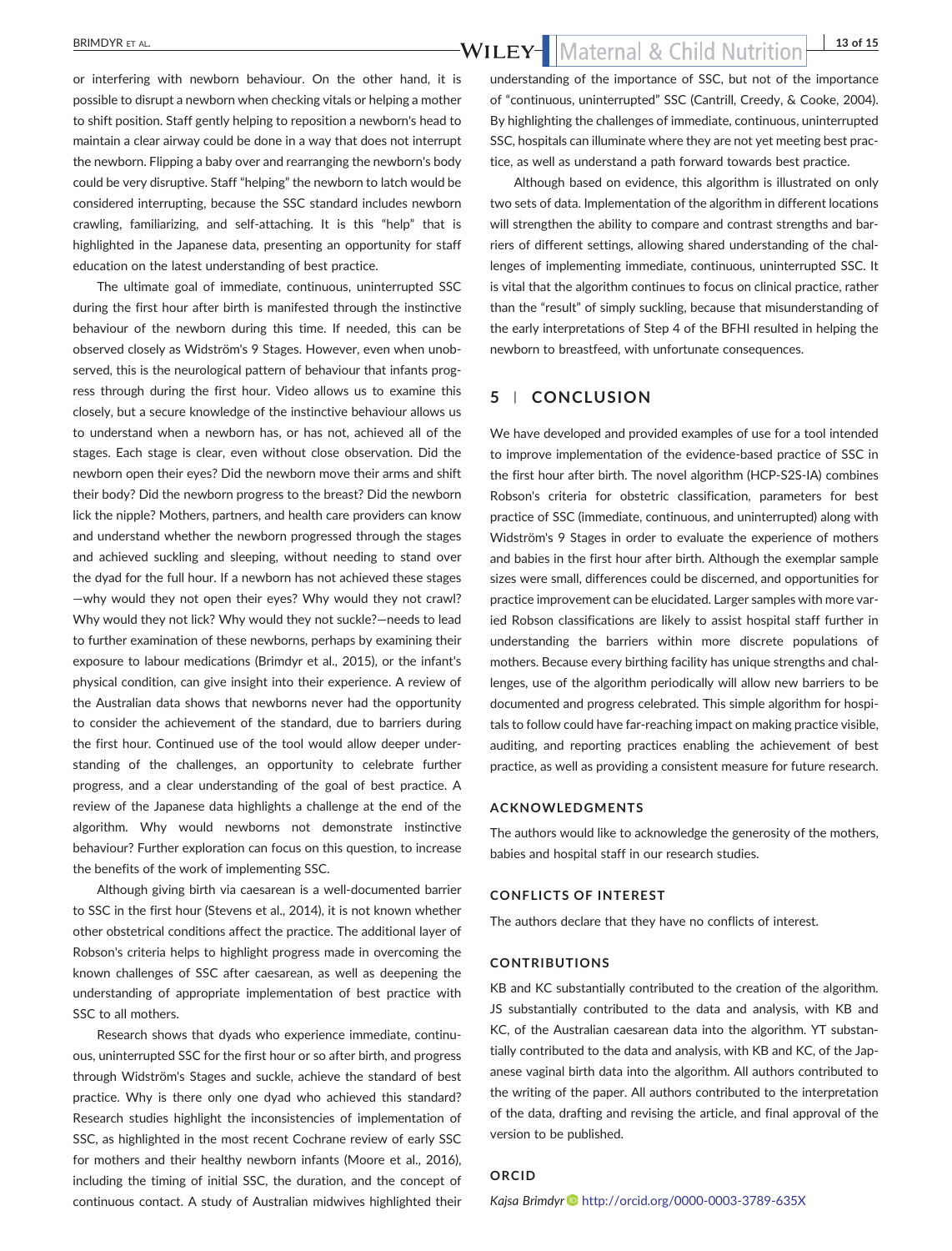### 14 of 15 WILEY-Maternal & Child Nutrition BRIMDYR ET AL.

#### **REFERENCES**

- ABM Protocol Committee. (2010). ABM Clinical Protocol #7: Model Breastfeeding Policy (Revision 2010). Breastfeeding Medicine, 5(4), 173–177 [https://doi.org/10.1089/bfm.2010.9986.](https://doi.org/10.1089/bfm.2010.9986)
- Affonso, D. D., Wahlberg, V., & Persson, B. (1989). Exploration of mothers' reactions to the kangaroo method of prematurity care. Neonatal Network: NN, 7(6), 43–51.
- Aghdas, K., Talat, K., & Sepideh, B. (2014). Effect of immediate and continuous mother–infant skin‐to‐skin contact on breastfeeding self‐ efficacy of primiparous women: A randomised control trial. Women and Birth, 27(1), 37–40. [https://doi.org/10.1016/j.wombi.2013.09.004.](https://doi.org/10.1016/j.wombi.2013.09.004)
- American Congress of Obstetricians & Gynecologists. (2016). Optimizing support for breastfeeding as part of obstetric practice— ACOG. Retrieved April 6, 2017, from [http://www.acog.org/](http://www.acog.org/Resources-And-Publications/Committee-Opinions/Committee-on-Obstetric-Practice/Optimizing-Support-for-Breastfeeding-as-Part-of-Obstetric-Practice) Resources‐And‐[Publications/Committee](http://www.acog.org/Resources-And-Publications/Committee-Opinions/Committee-on-Obstetric-Practice/Optimizing-Support-for-Breastfeeding-as-Part-of-Obstetric-Practice)‐Opinions/Committee‐on‐ Obstetric‐[Practice/Optimizing](http://www.acog.org/Resources-And-Publications/Committee-Opinions/Committee-on-Obstetric-Practice/Optimizing-Support-for-Breastfeeding-as-Part-of-Obstetric-Practice)‐Support‐for‐Breastfeeding‐as‐Part‐of‐ [Obstetric](http://www.acog.org/Resources-And-Publications/Committee-Opinions/Committee-on-Obstetric-Practice/Optimizing-Support-for-Breastfeeding-as-Part-of-Obstetric-Practice)‐Practice
- Australian College of Midwives. (n.d.). BFHI handbook for maternity facilities. Retrieved from [https://www.midwives.org.au/sites/default/](https://www.midwives.org.au/sites/default/files/uploaded-content/website-content/BFHI/bfhi_handbook_for_maternity_facilities_v3_20161028_0.pdf) files/uploaded‐content/website‐[content/BFHI/bfhi\\_handbook\\_for\\_](https://www.midwives.org.au/sites/default/files/uploaded-content/website-content/BFHI/bfhi_handbook_for_maternity_facilities_v3_20161028_0.pdf) [maternity\\_facilities\\_v3\\_20161028\\_0.pdf](https://www.midwives.org.au/sites/default/files/uploaded-content/website-content/BFHI/bfhi_handbook_for_maternity_facilities_v3_20161028_0.pdf)
- AWHONN. (2015). Breastfeeding. Journal of Obstetric, Gynecologic & Neonatal Nursing, 44(1), 145–150. [https://doi.org/10.1111/1552](https://doi.org/10.1111/1552-6909.12530)‐ [6909.12530.](https://doi.org/10.1111/1552-6909.12530)
- Baby‐Friendly USA. (2016). Guidelines and evaluation criteria for facilities seeking baby-friendly designation. Baby-Friendly USA. Retrieved from [http://www.babyfriendlyusa.org/get](http://www.babyfriendlyusa.org/get-started/the-guidelines-evaluation-criteria)-started/theguidelines‐[evaluation](http://www.babyfriendlyusa.org/get-started/the-guidelines-evaluation-criteria)‐criteria
- Beiranvand, S., Valizadeh, F., Hosseinabadi, R., & Pournia, Y. (2014). The effects of skin‐to‐skin contact on temperature and breastfeeding successfulness in full-term newborns after cesarean delivery. International Journal of Pediatrics, 2014, 1–7. [https://doi.org/10.1155/](https://doi.org/10.1155/2014/846486) [2014/846486.](https://doi.org/10.1155/2014/846486)
- Bergman, N. J., Linley, L. L., & Fawcus, S. R. (2004). Randomized controlled trial of skin‐to‐skin contact from birth versus conventional incubator for physiological stabilization in 1200‐ to 2199‐gram newborns. Acta Paediatrica (Oslo, Norway: 1992), 93(6), 779–785.
- Betrán, A. P., Vindevoghel, N., Souza, J. P., Gülmezoglu, A. M., & Torloni, M. R. (2014). A systematic review of the Robson classification for caesarean section: What works, doesn't work and how to improve it. PLoS One, 9(6), e97769. [https://doi.org/10.1371/journal.pone.0097769.](https://doi.org/10.1371/journal.pone.0097769)
- Bramson, L., Lee, J. W., Moore, E., Montgomery, S., Neish, C., Bahjri, K., & Melcher, C. L. (2010). Effect of early skin‐to‐skin mother–infant contact during the first 3 hours following birth on exclusive breastfeeding during the maternity hospital stay. Journal of Human Lactation: Official Journal of International Lactation Consultant Association, 26(2), 130–137. [https://doi.org/10.1177/0890334409355779.](https://doi.org/10.1177/0890334409355779)
- Brimdyr, K., Cadwell, K., Widström, A.‐M., Svensson, K., Neumann, M., Hart, E. A., … Phillips, R. (2015). The association between common labor drugs and suckling when skin‐to‐skin during the first hour after birth. Birth (Berkeley, Calif.), 42(4), 319–328. [https://doi.org/10.1111/](https://doi.org/10.1111/birt.12186) [birt.12186](https://doi.org/10.1111/birt.12186).
- Brimdyr, K., Widström, A.‐M., Cadwell, K., Svensson, K., & Turner‐Maffei, C. (2012). A realistic evaluation of two training programs on implementing skin-to-skin as a standard of care. The Journal of Perinatal Education, 21(3), 149–157. [https://doi.org/10.1891/1058](https://doi.org/10.1891/1058-1243.21.3.149)‐1243.21.3.149.
- Brimdyr, K., Wiström, A. M., & Svensson, K. (2011). Skin to skin in the first hour after birth: Practical advice for staff after vaginal and cesarean birth [DVD]. Sandwich, MA, USA: Healthy Children Project, Inc.
- Bystrova, K., Widström, A. M., Matthiesen, A. S., Ransjö‐Arvidson, A. B., Welles‐Nyström, B., Wassberg, C., … Uvnäs‐Moberg, K. (2003). Skin-to-skin contact may reduce negative consequences of "the stress of being born": A study on temperature in newborn infants, subjected to different ward routines in St. Petersburg. Acta Paediatrica (Oslo, Norway: 1992), 92(3), 320–326.
- Cantrill, R., Creedy, D., & Cooke, M. (2004). Midwives' knowledge of newborn feeding ability and reported practice managing the first breastfeed. Breastfeeding Review: Professional Publication of the Nursing Mothers' Association of Australia, 12(1), 25–33.
- Cantrill, R. M., Creedy, D. K., Cooke, M., & Dykes, F. (2014). Effective suckling in relation to naked maternal-infant body contact in the first hour of life: An observation study. BMC Pregnancy and Childbirth, 14, 20. [https://doi.org/10.1186/1471](https://doi.org/10.1186/1471-2393-14-20)‐2393‐14‐20.
- Christensson, K., Cabrera, T., Christensson, E., Uvnäs‐Moberg, K., & Winberg, J. (1995). Separation distress call in the human neonate in the absence of maternal body contact. Acta Paediatrica (Oslo, Norway: 1992), 84(5), 468–473.
- Crenshaw, J. T., Cadwell, K., Brimdyr, K., Widström, A.‐M., Svensson, K., Champion, J. D., … Winslow, E. H. (2012). Use of a video‐ethnographic intervention (PRECESS Immersion Method) to improve skin‐to‐skin care and breastfeeding rates. Breastfeeding Medicine: The Official Journal of the Academy of Breastfeeding Medicine, 7(2), 69–78 [https://doi.org/](https://doi.org/10.1089/bfm.2011.0040) [10.1089/bfm.2011.0040](https://doi.org/10.1089/bfm.2011.0040).
- De Chateau, P., & Wiberg, B. (1977). Long‐term effect on mother‐infant behaviour of extra contact during the first hour post partum. II. A follow-up at three months. Acta Paediatrica Scandinavica, 66(2), 145–151.
- Dordević, G., Jovanović, B., & Dordević, M. (2008). An early contact with the baby—Benefit for the mother. Medicinski Pregled, 61(11–12), 576–579.
- Edmond, K. M., Zandoh, C., Quigley, M. A., Amenga‐Etego, S., Owusu‐ Agyei, S., & Kirkwood, B. R. (2006). Delayed breastfeeding initiation increases risk of neonatal mortality. Pediatrics, 117(3), e380–e386. [https://doi.org/10.1542/peds.2005](https://doi.org/10.1542/peds.2005-1496)‐1496.
- Farine, D., & Shepherd, D. (2012). Classification of caesarean sections in Canada: The modified Robson criteria. Journal of Obstetrics and Gynaecology Canada: JOGC = Journal d'obstetrique et Gynecologie Du Canada: JOGC, 34(10), 976–983.
- Handlin, L., Jonas, W., Petersson, M., Ejdebäck, M., Ransjö‐Arvidson, A.‐B., Nissen, E., & Uvnäs‐Moberg, K. (2009). Effects of sucking and skin‐to‐ skin contact on maternal ACTH and cortisol levels during the second day postpartum‐influence of epidural analgesia and oxytocin in the perinatal period. Breastfeeding Medicine: The Official Journal of the Academy of Breastfeeding Medicine, 4(4), 207–220. [https://doi.org/](https://doi.org/10.1089/bfm.2009.0001) [10.1089/bfm.2009.0001](https://doi.org/10.1089/bfm.2009.0001).
- Igaku-shoin. (2009). UNICEF/WHO: Baby-friendly hospital initiative revised, updated and expanded for integrated care | Translation Editorial committee of BFHI2009. Tokyo.
- Japan Society of Perinatal and Neonatal Medicine, Japan Society of Obstetrics and Gynecology, Japan Association of Obstetricians and Gynecologists, Japan Pediatric Society, Japan Society for Premature and Newborn Medicine, The Japanese Society of Pediatric Surgeons, … Japanese Midwives Association. (2012, October 17). Points to bear in mind in regard to the implementation of early mother-infant skinto‐skin contact. Retrieved from [http://www.jspnm.com/Eng/30\\_STS\\_](http://www.jspnm.com/Eng/30_STS_130920.pdf) [130920.pdf](http://www.jspnm.com/Eng/30_STS_130920.pdf)
- Lamaze International. (n.d.). The Lamaze healthy birth practices. Retrieved from<http://www.lamazeinternational.org/p/cm/ld/fid=214>
- Lowrie, M. (2015). ICEA Position Paper on skin-to-skin contact. Retrieved from http://www.icea.org/wp-[content/uploads/2015/12/](http://www.icea.org/wp-content/uploads/2015/12/Skin_to_Skin_Contact_PP2017.pdf) [Skin\\_to\\_Skin\\_Contact\\_PP2017.pdf](http://www.icea.org/wp-content/uploads/2015/12/Skin_to_Skin_Contact_PP2017.pdf)
- Mahmood, I., Jamal, M., & Khan, N. (2011). Effect of mother–infant early skin‐to‐skin contact on breastfeeding status:A randomized controlled trial. Journal of the College of Physicians and Surgeons‐‐Pakistan: JCPSP, 21(10), 601–605. [https://doi.org/10.2011/JCPSP.601605.](https://doi.org/10.2011/JCPSP.601605)
- Marín Gabriel, M. A., Llana Martín, I., López Escobar, A., Fernández Villalba, E., Romero Blanco, I., & Touza Pol, P. (2010). Randomized controlled trial of early skin‐to‐skin contact: Effects on the mother and the newborn. Acta Paediatrica (Oslo, Norway: 1992), 99(11), 1630–1634. [https://doi.org/10.1111/j.1651](https://doi.org/10.1111/j.1651-2227.2009.01597.x)‐2227.2009.01597.x.